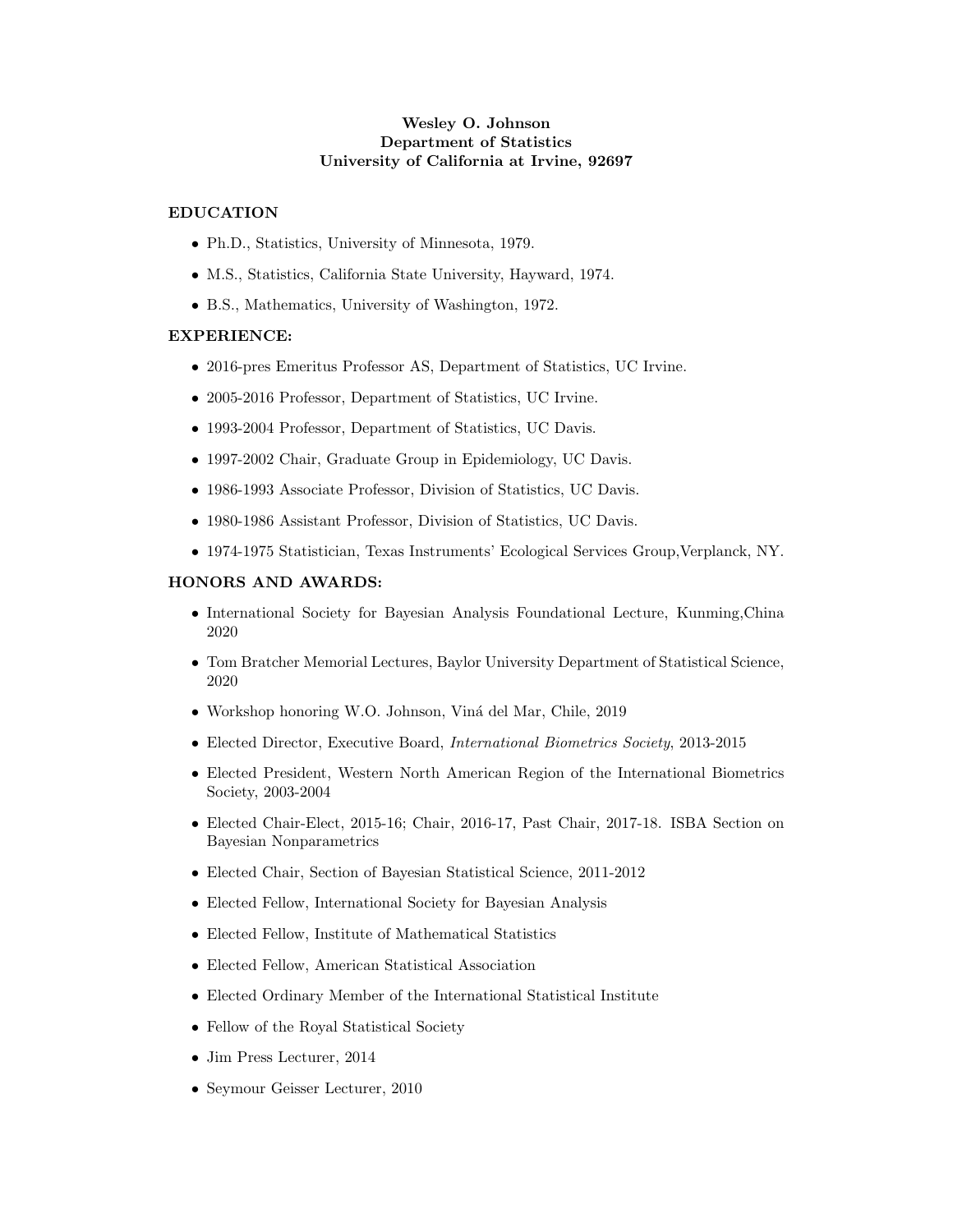- Edward Rotan Distinguished Visiting Professor, Dept. of Biostatistics, MD Anderson Cancer Center, 2003
- Dean's Award for Excellence in Research, Bren School of Computer and Information Science, University of California, Irvine (UCI), 2009-2010
- "Most Outstanding Faculty/Staff Award" in Epidemiology, University of California, Davis (UCD), 1995-1996 (voted by Epi. Grad. Students)
- "Most Outstanding Faculty/Staff Award" in Epidemiology, UCD, 2001-2002 (voted by Epi. Grad. Students)
- University of Minnesota Dissertation Fellowship

### RESEARCH INTERESTS:

- Bayesian and Predictive Inference.
- Informative Priors in Regression.
- Bayesian Nonparametrics.
- Regression Diagnostics and Predictive Influence.
- Asymptotics.
- Longitudinal and Spatial Data.
- Biostatistical and Epidemiological Applications.
- Diagnostic Screening Test Methodology and Protocols.
- Risk Analysis and Certification of Disease Freedom.

#### SOCIETIES:

- American Statistical Association.
- Institute of Mathematical Statistics.
- Royal Statistical Society.
- International Statistical Institute.
- International Biometrics Society, WNAR.

### PUBLICATIONS

Books:

- 1. Lee, J.C., Johnson, W.O., and Zellner, A., Editors (1996). *Modeling and Prediction:* Honoring Seymour Geisser. Springer-Verlag, New York.
- 2. Geisser, S. (2006). Modes of Parametric Statistical Inference (with the assistance of W.O. Johnson). John Wiley and Sons.
- 3. Christensen, R., Johnson, W.O., Branscum, A.J. and Hanson, T.E. (2010). Bayesian Ideas and Data Analysis: An Introduction for Scientists and Statisticians. CRC Press.
- 4. Rosner, Gary, Laud, Purushottam and Johnson, W.O. (2020). Introduction to Bayesian Biostatistics CRC Press. (to appear)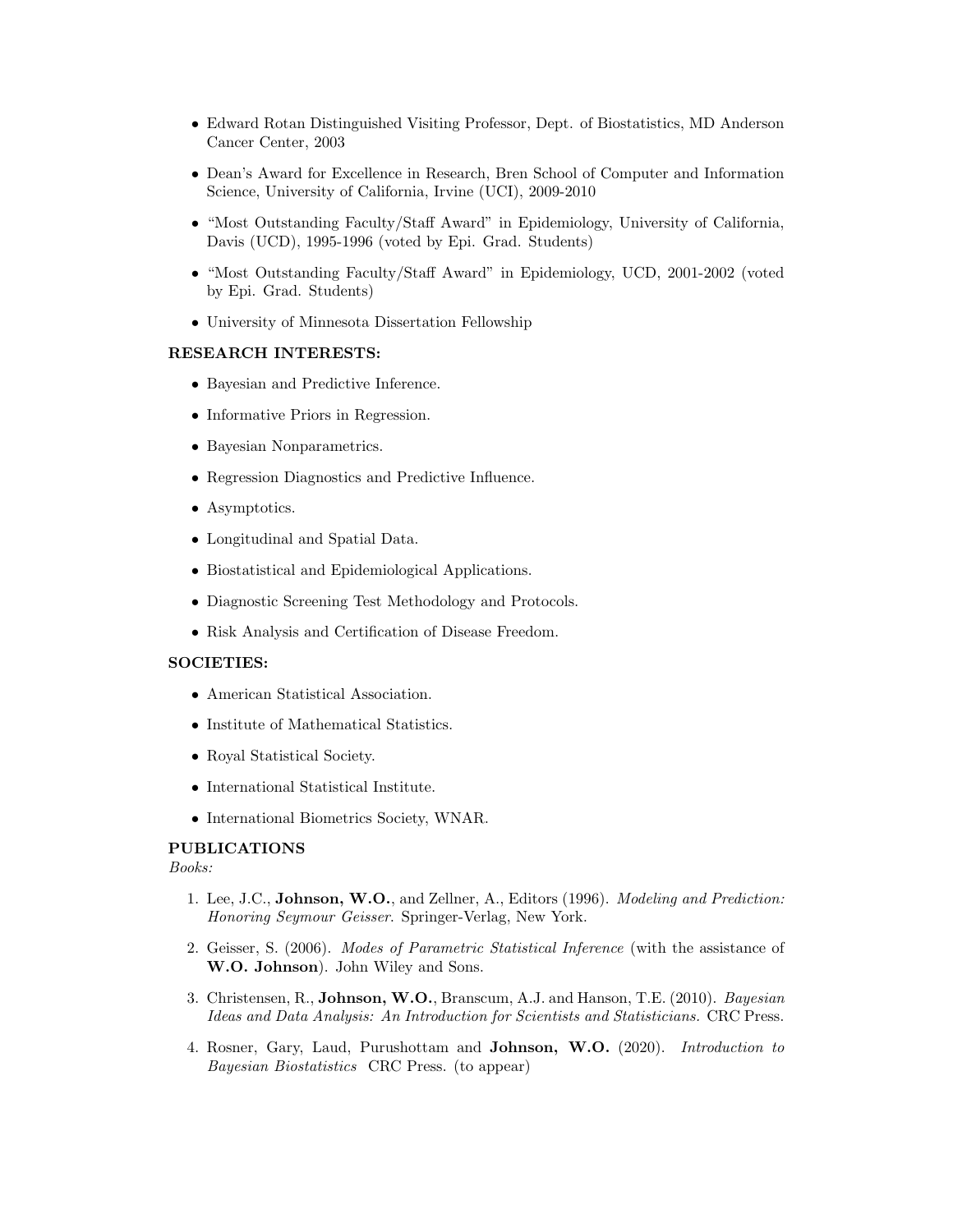5. de Carvalho, V. Inácio, de Carvalho, Miguel and **Johnson, W.O.** (2021). *Parametric* and Nonparametric Bayesian Diagnostic Testing and Biomarker Evaluation CRC Press. (to appear)

#### Articles:

- 1. Johnson, W.O. and Geisser, S. (1982). Assessing the predictive influence of observations. Essays in Honor of C.R. Rao. Edited by G. Kallianpur, et al., North-Holland, Amsterdam, 343-358.
- 2. Johnson, W.O. and Geisser, S. (1983). A predictive view of the detection and characterization of influential observations in regression analysis. Journal of the American Statistical Association 78, 137-144.
- 3. Johnson, W.O. and Geisser, S. (1985). Estimative influence measures for the multivariate general linear model. Journal of Statistical Planning and Inference 11, 33-56.
- 4. Johnson, W.O. (1985). Influence measures for logistic regression: Another point of view. Biometrika 72, 59-65.
- 5. Johnson, W.O., Utts, J. and Pearson, L. (1986). Bayesian robust estimation of the mean. Journal of the Royal Statistical Society: Series C 35, 63-72.
- 6. Johnson, W.O. and Christensen, R. (1986). Bayesian nonparametric survival analysis for grouped data. Canadian Journal of Statistics 14, 307-314.
- 7. Johnson, W.O., Pearson, L. and Utts, J. (1986). A Monte Carlo comparison of Bayesian estimators and trimmed means. Journal of Statistical Computation and Simulation 25, 167-192.
- 8. Johnson, W.O. (1987). Diagnostics for allocation, separation, and the determination of probabilities in a Bayesian framework. Journal of Business and Economic Statistics 5, 369-381.
- 9. Christensen, R. and Johnson, W.O. (1988). Modeling accelerated failure time with a Dirichlet process. Biometrika 75, 693-704.
- 10. Gastwirth, J. and Johnson, W.O. (1988). Testing the homogeneity of small error rates: Application to the sensitivity of different ELISA tests for AIDS antibodies. Statistics and Probability Letters 7, 225-228.
- 11. Johnson, W.O. and Christensen, R. (1989). Bayesian nonparametric survival analysis for the accelerated failure time model. Statistics and Probability Letters 8, 179-184.
- 12. Lassauzet, M.-L., Johnson, W.O. and Thurmond, M. (1989). Regression models for time-to-seroconversion following experimental bovine leukemia virus infection. Statistics in Medicine 8, 725-741.
- 13. Lassauzet, M.-L., Johnson, W.O., Thurmond, M. and Stevens, F. (1989). Protection of colostral antibodies against bovine leukemia virus infection in calves on a California dairy. Canadian Journal of Veterinary Research 53, 424-430.
- 14. Lassauzet, M.-L., Johnson, W.O., Thurmond, M. and Picanso, J. (1990). Factors associated with decay of colostral antibodies in bovine leukemia virus. Preventive Veterinary Medicine 9, 45-58.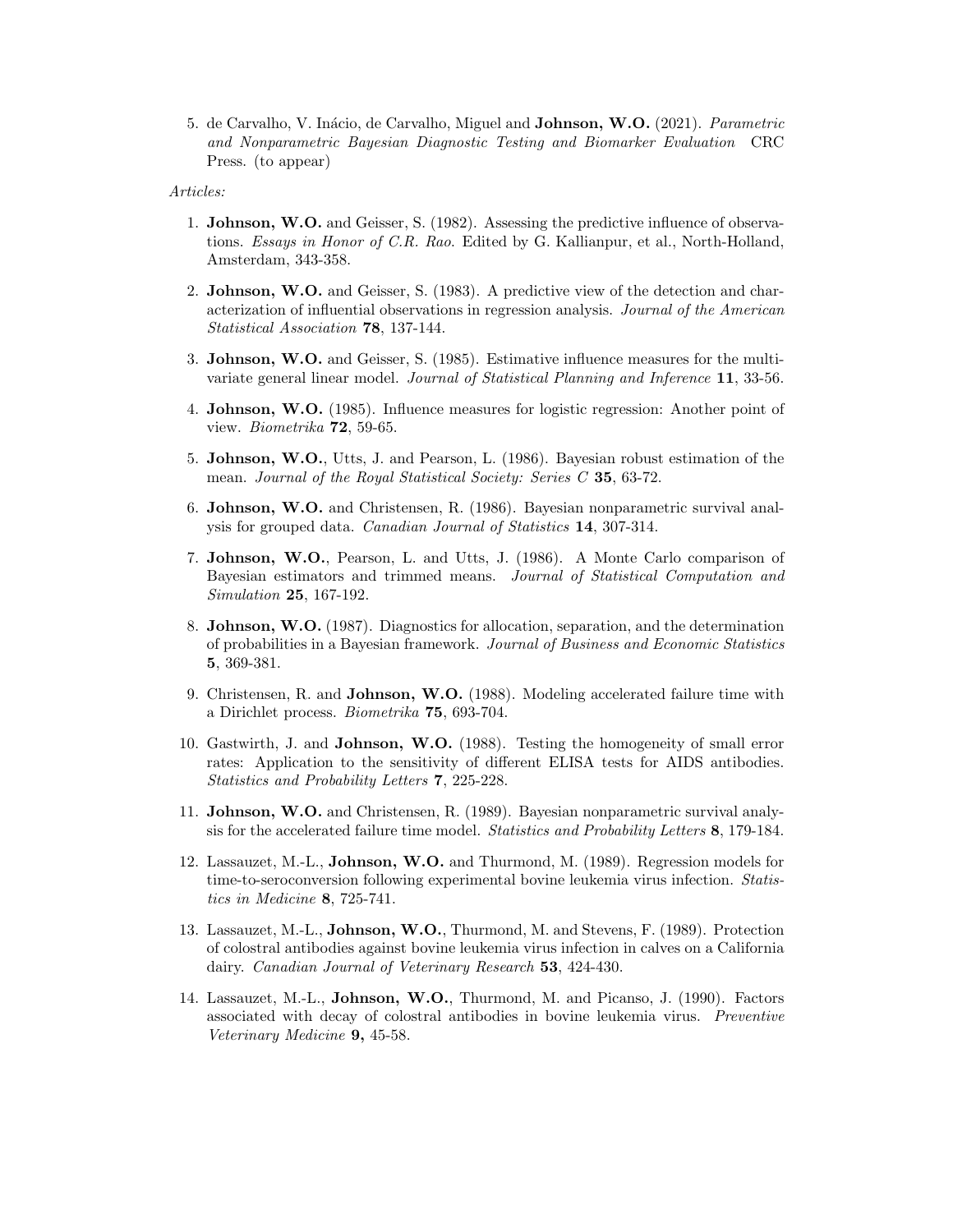- 15. Lassauzet, M.-L., Thurmond, M., Johnson, W.O., Stevens, F. and Picanso, J. (1990). Effect of Brucellosis vaccination and dehorning on transmission of bovine leukemia virus in heifers on a California dairy. Canadian Journal of Veterinary Research 54, 184-189.
- 16. Johnson, W.O. and Gastwirth, J. (1991). Bayesian inference for medical screening tests: Approximations useful for the analysis of AIDS data. Journal of the Royal Statistical Society, Series B 53, 427-439.
- 17. Gastwirth, J. L., Johnson, W.O. and Reneau, D.M. (1991). Bayesian analysis of screening data: Application to AIDS in blood donors. Canadian Journal of Statistics 19 135-150.
- 18. Lassauzet, M.-L., Thurmond, M., Johnson, W.O., Stevens, F. and Picanso, J. (1991). Factors associated with transmission of bovine leukemia virus by contact in cows on a California dairy. American Journal of Epidemiology 133, 164-176.
- 19. Lassauzet, M.-L., Thurmond, M.C., Johnson, W.O. and Holmberg, C.A. (1991). Factors associated with in utero or periparturient transmission of bovine leukemia virus in calves on a California dairy. Canadian Journal of Veterinary Research 55, 264-268.
- 20. Geisser, S. and Johnson, W.O. (1992). Optimal administration of dual screening tests for detecting a characteristic. Biometrics 48, 839-852.
- 21. Christensen, R., Pearson, L.M. and Johnson, W.O. (1992). Case deletion diagnostics for mixed models. Technometrics 34, 38-45.
- 22. Christensen, R., Johnson, W.O. and Pearson, L.M. (1992). Predictive influence measures for spatial linear models. *Biometrika* **79**, 583-591.
- 23. Geisser, S. and Johnson, W.O. (1992). Testing Hardy-Weinberg equilibrium on allelic data from VNTR loci. American Journal of Human Genetics 54, 1084-1088.
- 24. Christensen, R., Johnson, W.O. and Pearson, L.M. (1993). Covariance function diagnostics for spatial linear models. Mathematical Geology 25, 145-160.
- 25. Geisser, S. and Johnson, W.O. (1993). Testing independence of fragment lengths within VNTR loci. American Journal of Human Genetics 53, 1103-1106.
- 26. Johnson, W.O. and Kokolakis, G. (1994). Bayesian classification based on multivariate binary data. Journal of Statistical Planning and Inference 35, 21-35.
- 27. Geisser, S. and Johnson, W.O. (1994). Interim Analysis for normally distributed observables. Multivariate Analysis and Its Applications, IMS Lecture Notes - Monograph Series, 24, 263-279.
- 28. Gastwirth, J.L. and Johnson, W.O. (1994). Quality control for screening tests: Applications to HIV and drug use detection. Journal of the American Statistical Association 89, 972-981.
- 29. Geisser, S. and Johnson, W.O. (1995). Testing independence when the form of the bivariate distribution is unspecified. Statistics in Medicine 14, 1621-1639.
- 30. Geisser, S. and Johnson, W.O. (1996). Sample size considerations in multivariate normal classification. In *Bayesian Analysis of Statistics and Econometrics*, Edited by D.A. Berry, K.M. Chaloner and J.K. Geweke. John Wiley and Sons, New York, 287-296.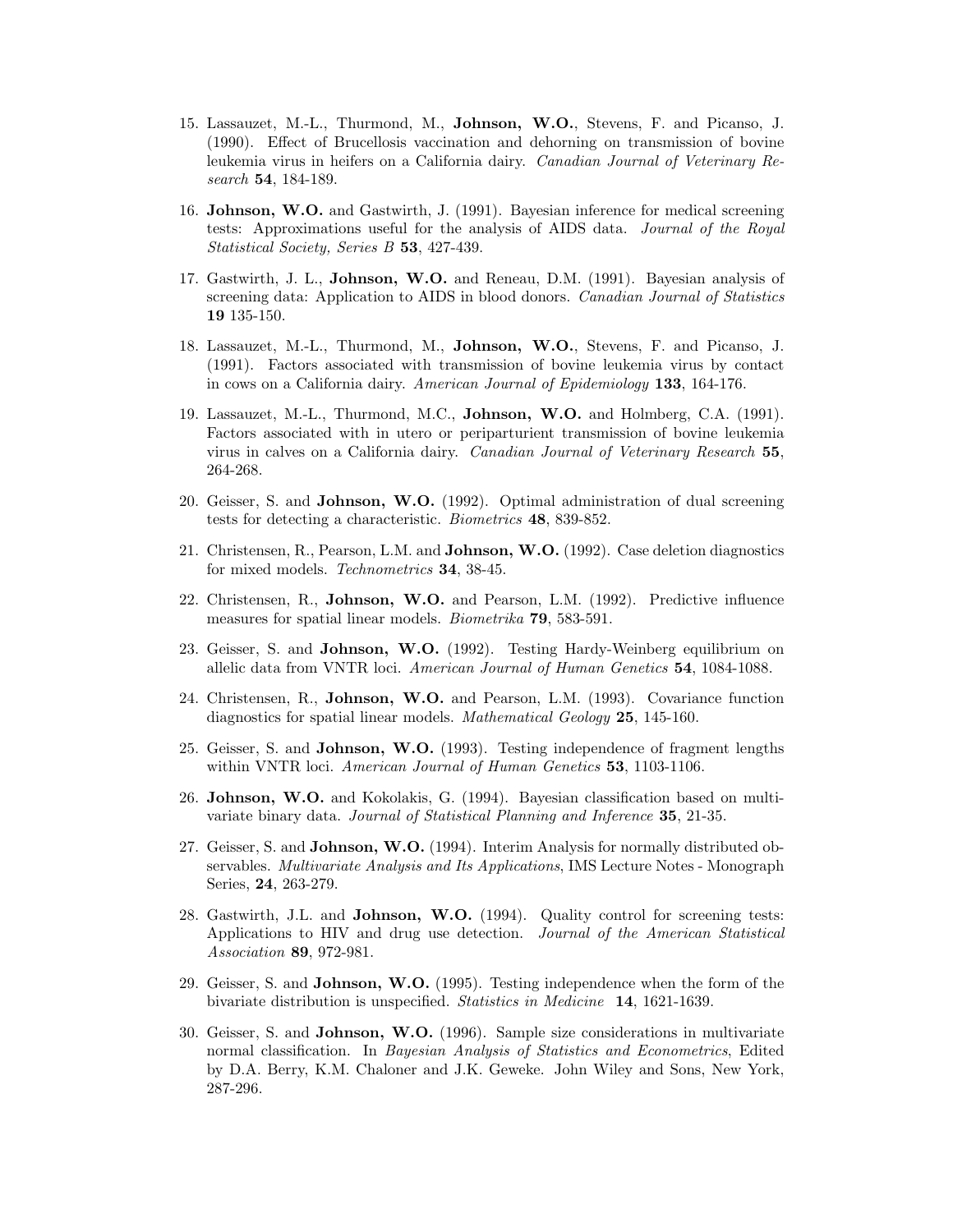- 31. Johnson, W.O. (1996). Predictive Influence in the Log Normal Survival Model. In Modeling and Prediction in Statistics and Econometrics Honoring Seymour Geisser, Edited by J.C. Lee, A. Zellner and W.O. Johnson. Springer-Verlag, New York, 104- 121.
- 32. Bedrick, E.J., Christensen, R. and Johnson, W.O. (1996). A new perspective on priors for generalized linear models. Journal of the American Statistical Association 91, 1450-1460.
- 33. Westfall, P.H., Johnson, W.O. and Utts, J.M. (1997). A Bayesian look at the Bonferroni correction. Biometrika 84, 419-427.
- 34. Deely, J. and **Johnson, W.O.** (1997). Normal means revisited. In *Advances in Statis*tical Decision Theory. Edited by S. Panchapakesan and N. Balakrishnan, Birkhauser, Berlin, 9-31.
- 35. Bedrick, E.J., Christensen, R. and Johnson, W.O. (1997). Bayesian methods for binomial regression. The American Statistician 51, 211-218.
- 36. Johnson, W.O. (1998). Multivariate Binary Data. Encyclopedia of Statistical Sciences, Update Volume 2. John Wiley and Sons, New York, 426-434.
- 37. Waller, N.G. and Johnson, W.O. (1998). The non-significance of straw man arguments. Behavior and Brain Sciences 21, 225-226.
- 38. Singer, R.S., Boyce, W.M., Gardner, I.A., Johnson W.O. and Fisher, A.S. (1998). Evaluation of bluetongue virus diagnostic tests in free-ranging bighorn sheep, Preventive Veterinary Medicine 35, 265-282.
- 39. Cavanaugh, J.E. and Johnson, W.O. (1999). Assessing the predictive influence of cases in a state-space process. Biometrika 86, 183-190.
- 40. Johnson, W.O. and Pearson, L.M. (1999). Dual screening. Biometrics 55, 276-282.
- 41. Johnson, W.O. (1999). Survival analysis for interval data. IMA Volume Statistics in the Health Sciences: Diagnosis and Prediction. Eds. P. Grambsch and S. Geisser. Springer-Verlag.
- 42. Cowling, D.W., Gardner, I. and Johnson W.O. (1999). Comparison of methods for estimation of individual-level prevalence based on pooled samples. Preventive Veterinary *Medicine* **39**, 211-225.
- 43. Singer, R.S., Johnson, W.O. et al. (2000). A statistical model for assessing sample size for bacterial colony selection: A case study of Escherichia Coli and avian cellulitis. Journal of Veterinary Diagnostic Investigation 12, 118-125.
- 44. Singer, R.S., Jeffrey, J.S., Carpenter, T.E., Cooke, C.L., Atwill, R.E., Johnson, W.O. and Hirsh, D.C. (2000). Persistence of cellulitis-associated Escherichia coli DNA fingerprints in successive broiler flocks. Veterinary Microbiology 75, 59-71.
- 45. Bedrick, E.J., Christensen, R. and Johnson, W.O. (2000). Bayesian accelerated failure time analysis with application to veterinary epidemiology. Statistics in Medicine 19, 221-237.
- 46. Johnson, W.O. and Gastwirth, J.L. (2000). Dual group screening. Journal of Statistical Planning and Inference 83, 449-473.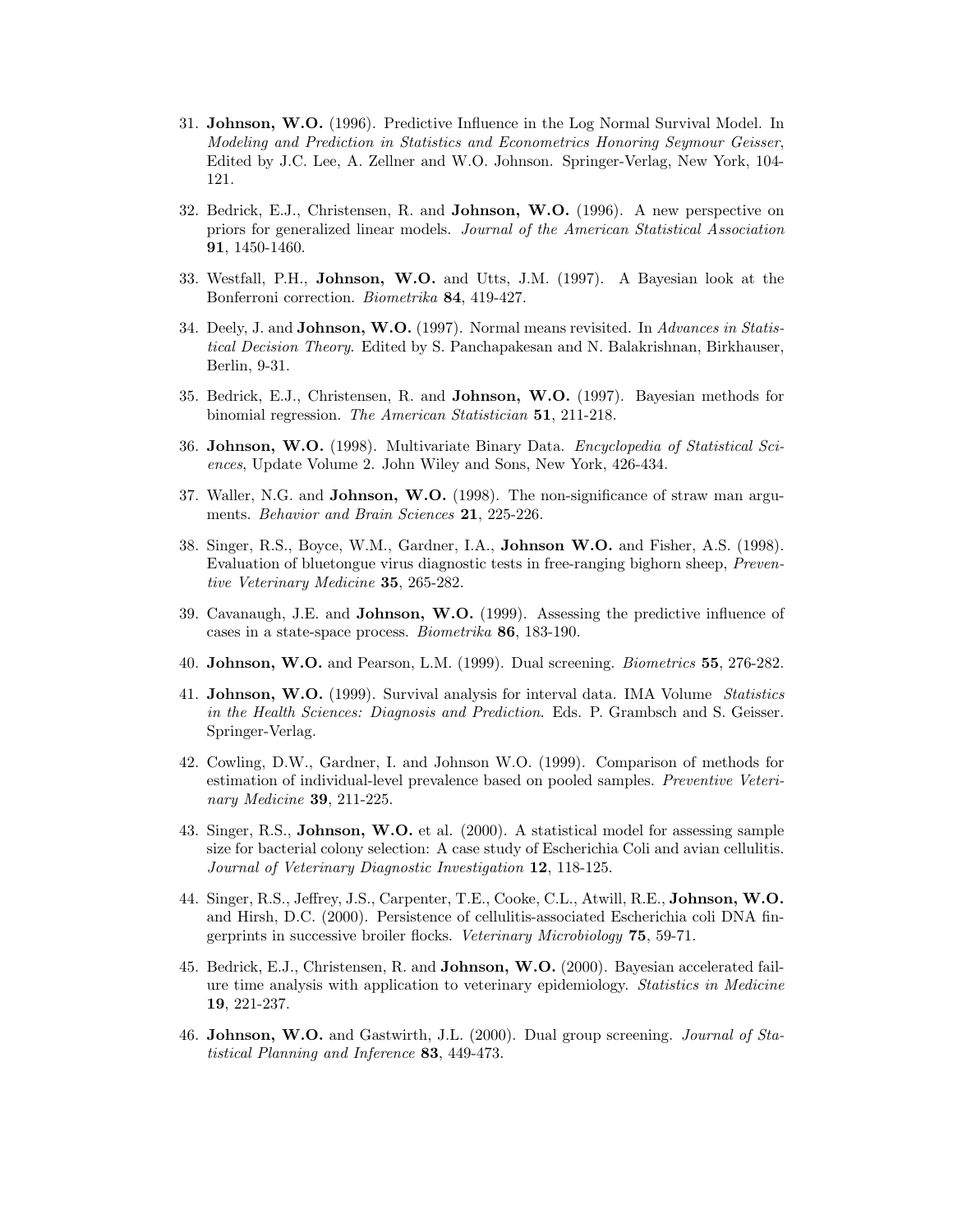- 47. Muñoz-Zanzi, C.A., Johnson, W.O., Thurmond, M.C. and Hietala, S.K. (2000). Detection of bovine viral diarrhea virus (BVDV) persistently infected cattle using pooled-sample testing. Journal of Veterinary Diagnostic Investigation 12, 195-203.
- 48. Georgiadis, M.P., Hedrick, R.P., Johnson, W.O. and Gardner, I.A. (2000). Growth of white sturgeon (Acipenser transmontanus) following recovery from the stunted stage in a commercial farm in California, USA. Preventive Veterinary Medicine 43, 283-291.
- 49. Georgiadis, M.P., Hedrick, R.P., Johnson, W.O. and Gardner, I.A. (2000). Mortality and recovery of runt white sturgeon (Acipenser transmontanus) in a commercial farm in California, USA. Preventive Veterinary Medicine 43, 269-281.
- 50. Enöe, C., Georgiadis, M.P. and Johnson, W.O. (2000). Estimation of sensitivity and specificity of diagnostic tests and disease prevalence when the true disease state is unknown. Preventive Veterinary Medicine 45, 61-81.
- 51. Hanson, T.E., Johnson, W.O. and Gardner, I.A. (2000) Log-linear and logistic modeling of dependence among serologic tests for paratuberculosis, toxoplasmosis and brucellosis. Preventive Veterinary Medicine 45, 123-137.
- 52. Georgiadis, M.P., Hedrick, R.P., Johnson, W.O., Yun, S. and Gardner, I.A. (2000). Risk factors for white sturgeon iridovirus (WSIV) and white sturgeon herpesvirus-2 (WSHV-2) outbreaks in 3 commercial sturgeon farms. American Journal of Veterinary Research 61, 1232-1240.
- 53. Johnson, W.O., Gastwirth, J.L. and Pearson, L.M. (2001). Screening without a gold standard: The Hui-Walter paradigm revisited. American Journal of Epidemiology 153, 921-924.
- 54. Watnik, M.R., Johnson, W.O. and Bedrick, E.J. (2001). Non-nested linear model selection revisited. Communications in Statistics: Theory and Methods 30, 1-20.
- 55. Johnson, W.O., Hanson, T.E., Gastwirth, J.L. and Gardner, I.A. (2001). Pooled screening with quality control. Bayesian Methods with Applications to Science, Policy, and Official Statistics (selected papers from ISBA2000), 493-501.
- 56. Singer, R.S., Atwill, R.E., Carpenter, T.E., Jeffrey, J.S., Johnson, W.O. and Hirsch, D.C. (2001). Selection bias in infectious disease epidemiologic studies using Escherichia coli and avian cellulitis as an example. Epidemiology and Infection 126, 139-145.
- 57. Bedrick, E.J., Exuzides, A., Johnson, W.O. and Thurmond, M. (2002). Predictive influence in the accelerated failure time model. Biostatistics 3, 331-346.
- 58. Watnik, M.R. and Johnson, W.O. (2002). The behavior of linear model selection tests under globally non-nested hypotheses. Sankhya 64, 109-138.
- 59. Thurmond, M.C., Johnson, W.O., Muñoz-Zanzi, C., Su, C.L. and Hietala, S. (2002). Probability diagnostic assignment for serologic measures, with application to Neospora caninum infection. American Journal of Veterinary Research 63, 318-325.
- 60. Mu˜noz-Zanzi, C.A., Thurmond, M.C., Johnson, W.O. and Hietala, S.K. (2002). Predicted ages of dairy calves when colostrum-derived bovine viral diarrhea virus antibodies would no longer offer protection against disease or interfere with vaccination. Journal of the American Veterinary Medical Association 221, 678-685.
- 61. Suess, E., Gardner, I.A. and Johnson, W.O. (2002). Hierarchical Bayesian modeling for certification of a country as "free" from an animal pathogen. Preventive Veterinary Medicine 55, 155-171.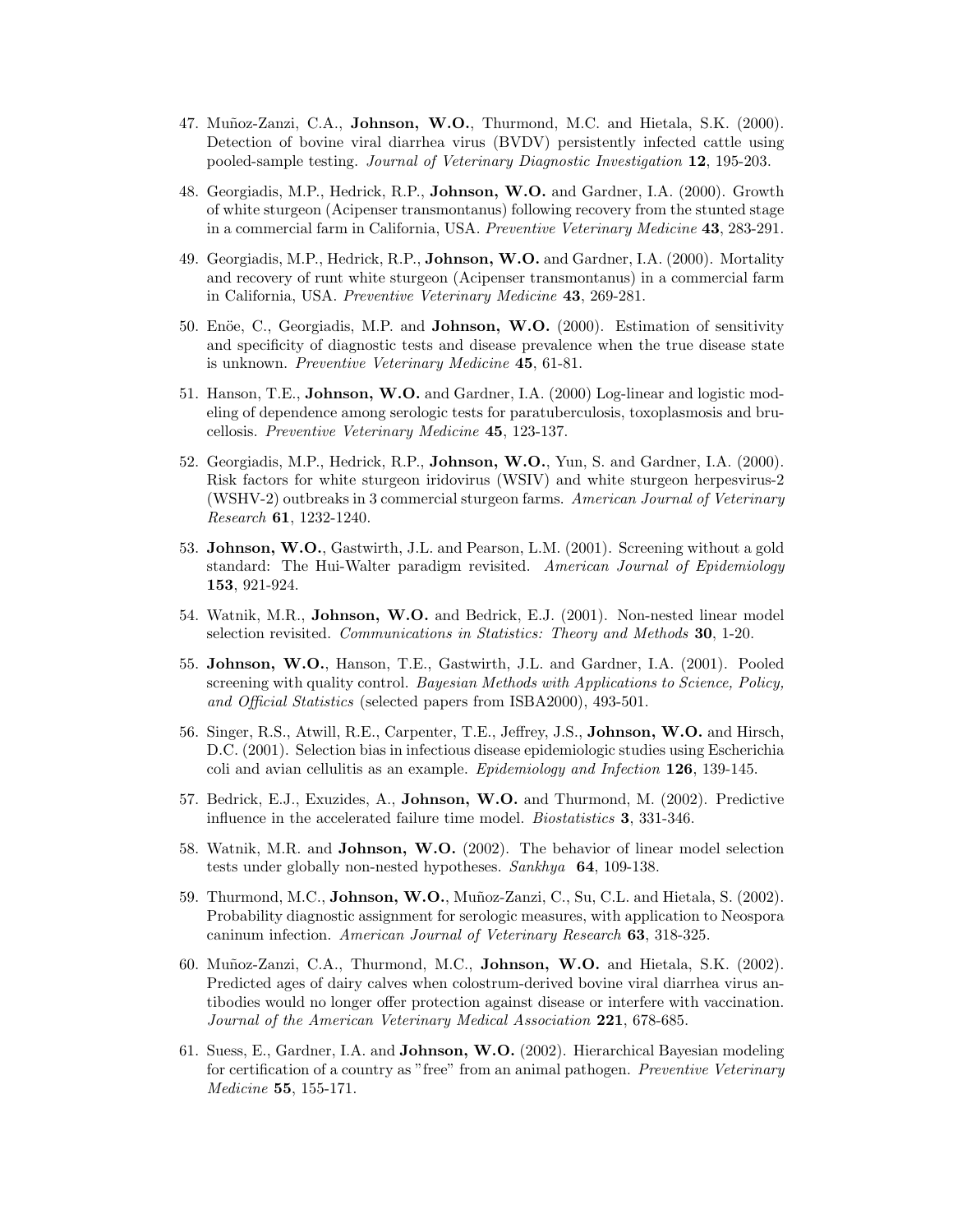- 62. Hanson, T.E. and Johnson, W.O. (2002). Modeling regression error with mixtures of Polya trees. Journal of the American Statistical Association 97, 1020-1033.
- 63. Yee, J., Johnson, W.O. and Samaniego, F.J. (2002). Asymptotic approximations to posterior distributions via latent-data driven conditional moment equations. Biometrika 89, 755-767.
- 64. Fosgate, G.T., Adesiyun, A.A., Hird, D.W., Johnson, W.O., Hietala, S.K., Schurig, G.G. and Ryan, J. (2002). Bayesian Comparison of Brucellosis Serologic Tests without a Gold Standard in Cattle and Water Buggalo (Bubalus bubalis) of Trinidad. American Journal of Veterinary Research 63, 1598-1605.
- 65. Hanson, T.E., Johnson, W.O. and Gardner, I.A. (2003). Hierarchical models for the estimation of disease prevalence and the sensitivity and specificity of dependent tests in the absence of a gold-standard. Journal of Agricultural, Biological and Environmental Statistics 8, 223-239.
- 66. Hanson, T.E., Bedrick, E.J., Johnson, W.O. and Thurmond, M.C. (2003). A mixture model for bovine abortion and fetal survival. Statistics in Medicine 22, 1725-1739.
- 67. Hanson, T.E., Johnson, W.O., Gardner, I.A. and Georgiadis, M. (2003). Determining the disease status of a herd. Journal of Agricultural, Biological and Environmental Statistics 8, 469-485.
- 68. Gönen, M., Westfall, P.W. and **Johnson, W.O.** (2003). Bayes multiple testing of multiple endpoints. *Biometrics* 59, 76-82.
- 69. Georgiadis, M.P., Johnson, W.O., Singh, R. and Gardner, I.A. (2003). Correlation-Adjusted Estimation of sensitivity and specificity of two diagnostic tests. Journal of the Royal Statistical Society, Series C 52, 63-76.
- 70. Muñoz-Zanzi, C.A., Hietala, S.K., Thurmond, M.C. and Johnson, W.O. (2003). Quantification, risk factors, and health impact of natural congenital infection with bovine viral diarrhea virus in dairy calves. American Journal of Veterinary Research 64, 358-365.
- 71. Fosgate, G.T., Adesiyun, A.A., Hird, D.W., Johnson, W.O., Hietala, S.K., Schurig, G.G. and Ryan, J. (2003). Receiver-operating characteristic (ROC) curves for detection of Brucella infection using a competitive enzyme-linked immunosorbent assay in cattle and water buffalo (Bubalus bubalis). American Journal of Veterinary Research 64, 57-64.
- 72. Johnson, W. O. (2003). Comment on 'Could Fisher, Jeffreys, and Neyman Have Agreed on Testing?' by J. O. Berger. *Statistical Science* 18, 1-32.
- 73. Fosgate, G.T., Adesiyun, A.A., Hird, D.W., Johnson, W.O., Hietala, S.K., Schurig, G.G., Ryan, J. and Diptee, M.D. (2003). Evaluation of Brucellosis RB51 Vaccine for Domestic Water Buffalo (Bubalus bubalis) in Trinidad. Preventive Veterinary Medicine 58, 211-225.
- 74. Johnson, W.O. (2003). Comment on 'Frequentist Model Averaging' by Hjort and Claeskens. Journal of the American Statistical Association 98, 919-921.
- 75. McInturff, P., Johnson, W.O., Gardner, I.A. and Cowling, D.W. (2004). Bayesian modeling of risk based on outcomes that are subject to error. *Statistics in Medicine* 23, 1095-1107.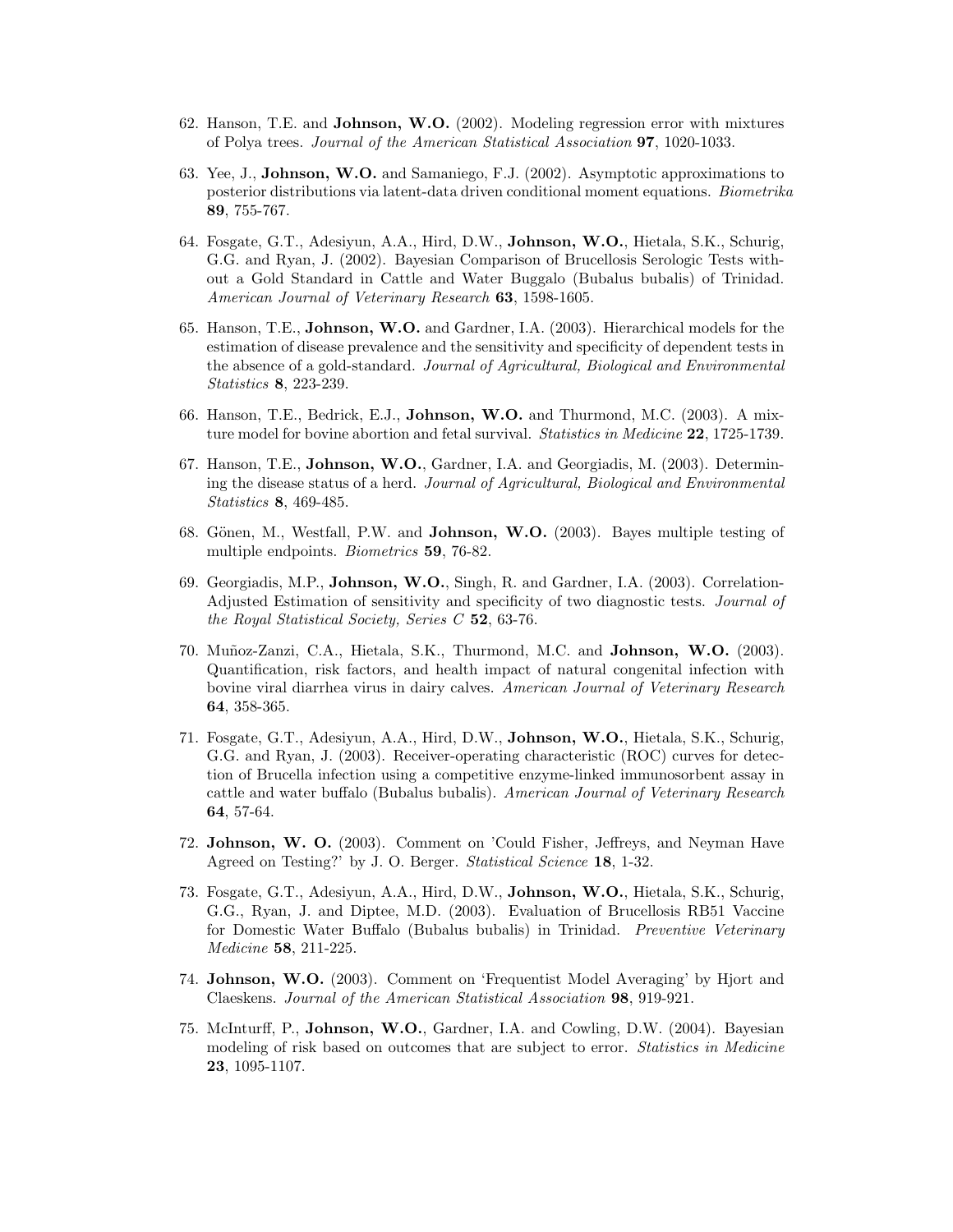- 76. Hanson, T.E. and Johnson, W.O. (2004). A Bayesian semi parametric AFT model for interval censored data. Journal of Computational and Graphical Statistics 13, 341-361.
- 77. Thurmond, M.C. and Johnson, W.O. (2004). Effect of multiple sampling on diagnostic sensitivity. Journal of Veterinary Diagnostic Investigation 16, 233-236.
- 78. Johnson, W.O., Su, C.L., Gardner, I.A. and Christensen, R. (2004). Sample size calculations for surveys to substantiate freedom of populations from infectious agents. Biometrics 60, 165-171
- 79. Liu, Y., Johnson, W.O., Gold, E.B. and Lasley, B.L. (2004). Effect of Risk Factors on Probabilities of Anovulation in Cycling Women. Statistics in Medicine 23, 1901- 1919.
- 80. Su, C.L., Gardner, I.A. and Johnson, W.O. (2004). Estimating diagnostic test accuracy and prevalence based on finite population sampling in the absence of a gold standard test. Statistics in Medicine 23, 2237-2255.
- 81. Liu, Y., Gold, E.B., Lasley, B.L. and Johnson, W.O. (2004). Factors affecting menstrual cycle characteristics. American Journal of Epidemiology 160, 131-140.
- 82. Branscum, A.J., Gardner, I.A. and Johnson, W.O. (2004). Bayesian modeling of animal and herd-level prevalence. Preventive Veterinary Medicine 66, 101-112.
- 83. Branscum, A., Gardner, I.A. and Johnson, W.O. (2005). Estimation of diagnostic test sensitivity and specificity through Bayesian modeling. Preventive Veterinary Medicine 68, 145-163.
- 84. Johnson, W.O. and Hanson, T.E. (2005). Comment on 'On model expansion, model contraction, identifiability and prior information: Two illustrative scenarios involving mismeasured variables'. Statistical Science 20, 111-140.
- 85. Georgiadis, M.P., Johnson, W.O. and Gardner, I.A. (2005). Sample size for estimation of the accuracy of two diagnostic tests in the absence of a gold standard. Preventive Veterinary Medicine 71, 1-10.
- 86. Thurmond, M.C., Branscum, A.J., Johnson, W.O., Bedrick, E.J. and Hanson, T.E. (2005). Factors Associated with Abortion in Dairy Cows: a Hierarchical Bayesian Logistic-survival Model Using Sequential Pregnancy Data. Preventive Veterinary Medicine 68, 223-239.
- 87. Hanson, T., Branscum, A. and Johnson, W.O. (2005). Bayesian nonparametric modeling and data analysis: an introduction. In Bayesian Thinking: Modeling and Computation, Handbook of Statistics 25, 245-278. Edited by D.K. Dey and C.R. Rao. Amsterdam: Elsevier.
- 88. Gönen, M., Johnson, W.O., Lu, T. and Westfall, P.W. (2005). A Bayesian twosample t-test. The American Statistician 59, 252-257.
- 89. Christensen, R. and **Johnson, W.O.** (2005). Seymour Geisser Obituary. *Encyclope*dia of Biostatistics, Vol. 3, 2045-2048. Second Edn. John Wiley and Sons, Chichester.
- 90. Ji, M., Huster, W., Bekele, N., Johnson, W.O. and Rocke, D. (2005). Large sample bias in two-phase sampling caused by external validation. Far East Journal of Theoretical Statistics 16, 177-204.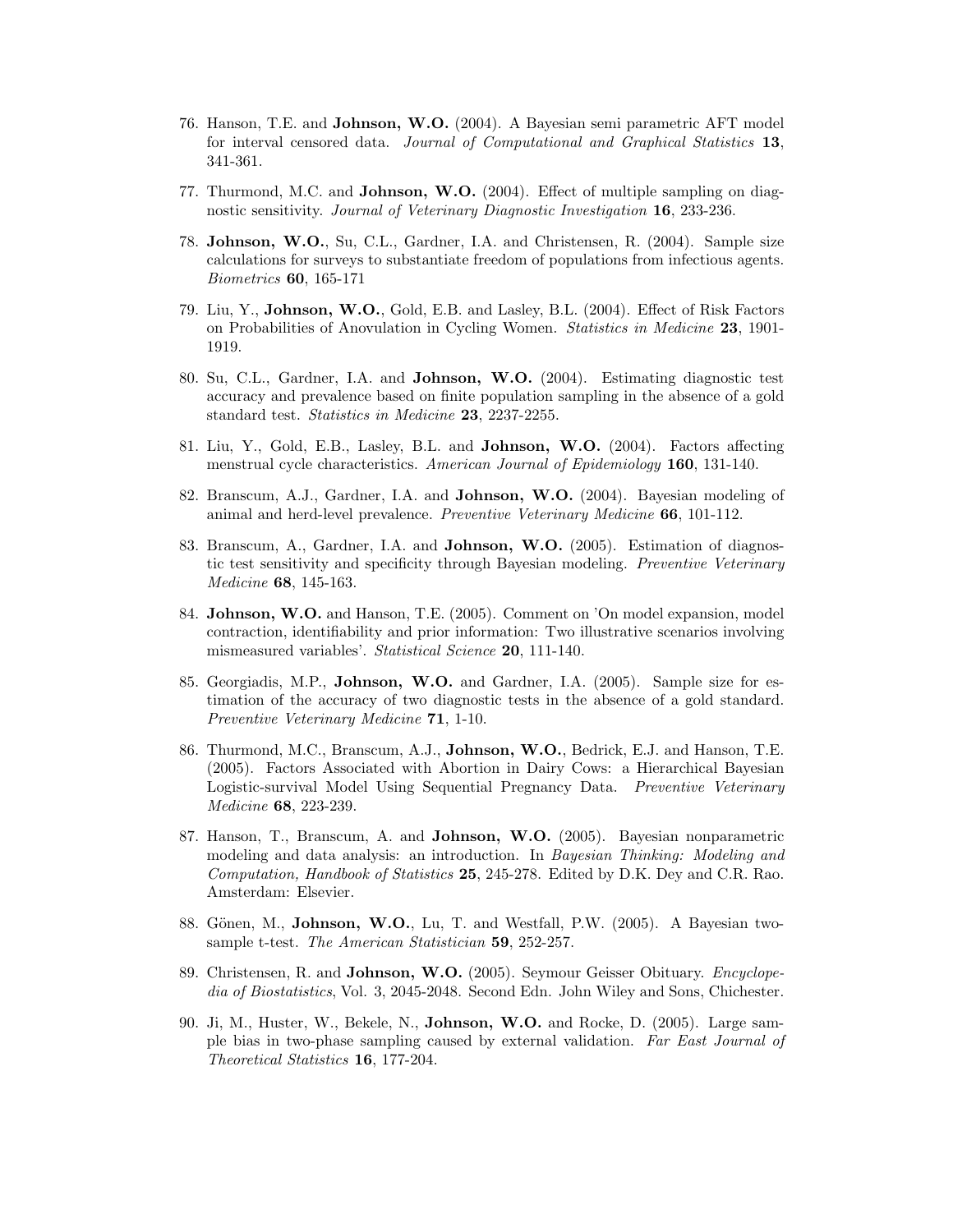- 91. Branscum, A.J., Johnson, W.O. and Gardner, I.A. (2006) Sample size calculations for disease freedom and prevalence estimation surveys. Statistics in Medicine 25, 2658-2674.
- 92. Deely, J.J. and Johnson, W.O. (2006). Inferences for hierarchical models with partial prior information. Journal of Statistical Planning and Inference 136, 2327-2339.
- 93. Choi, Y.K., Johnson, W.O., Gardner, I.A. and Collins, M. (2006). Bayesian estimation of ROC curves in the absence of a gold standard. Journal of Agricultural and Biological Statistics 11, 210-229.
- 94. Choi, Y.K., Johnson, W.O. and Thurmond, M.C. (2006). Diagnosis Using Predictive Probabilities without Cutoffs. Statistics in Medicine 25, 699-717.
- 95. Hanson, T.E., Johnson, W.O. and Gastwirth, J.L. (2006). Bayesian inference for prevalence and diagnostic test accuracy based on dual pooled screening. Biostatistics 7, 41-57.
- 96. Hanson, T.E., Johnson, W.O. and Laud, P.W. (2006). Bayesian semiparametric inference for the accelerated failure time model with time dependent covariates. Bayesian Statistics and its Applications, edited by S.K. Upadhyay, Umesh Singh and Dipak Dey. 254-269.
- 97. Muñoz-Zanzi, C., Johnson, W.O. and Thurmond, M.C. (2006). Factors Affecting Sensitivity and Specificity of pooled-sample testing for low prevalence infections. Preventive Veterinary Medicine 74, 309-322.
- 98. Su, C.L. and Johnson, W.O. (2006). Large Sample Joint Posterior Approximations when Full Conditionals are Approximately Normal: Application to Generalized Linear Mixed Models. Journal of the American Statistical Association 101, 795-811.
- 99. Tavornpanich, S., Gardner, I.A., Carpenter, T.E., Johnson, W.O. and Anderson, R.J. (2006). Evaluation of Cost Effectiveness of Targeted Sampling Methods for Detection of Mycobacterium Avium subsp Paratuberculosis Infection in Dairy Herds. Am. J. of Vet. Research 67, 821-828.
- 100. Waetjen, E., Liao, S., Johnson, W.O., Sampselle, C., Sternfield, B., Harlow, S. and Gold, E.B. (2007). Factors Associated with Prevalent and Incident Urinary Incontinence in a Cohort of Mid-life Women: A Longitudinal Analysis of Data from the Study of Women's Health Across the Nation (SWAN). American Journal of Epidemiology 165, 309-318.
- 101. Branscum, A.J., Johnson, W.O. and Gardner, I.A. (2007). Sample size calculations for studies designed to evaluate diagnostic test accuracy. Journal of Agricultural and Biological Statistics 12, 112-127.
- 102. Su, C.L., Gardner, I.A. and Johnson, W.O. (2007). Bayesian Estimation of Aggregate Test Accuracy Based on Different Sampling Schemes. Journal of Agricultural and Biological Statistics 12, 250-271.
- 103. Branscum, A.J., Johnson, W.O. and Thurmond, M.C. (2007). Bayesian Beta Regression: Applications to Household Expenditure Data and Genetic Distance Between Foot and Mouth Disease Viruses. Australian and New Zealand Journal of Statistics 49. 287-301.
- 104. Christensen, R. and Johnson, W.O. (2008). A conversation with Seymour Geisser. Statistical Science 22, 621-636.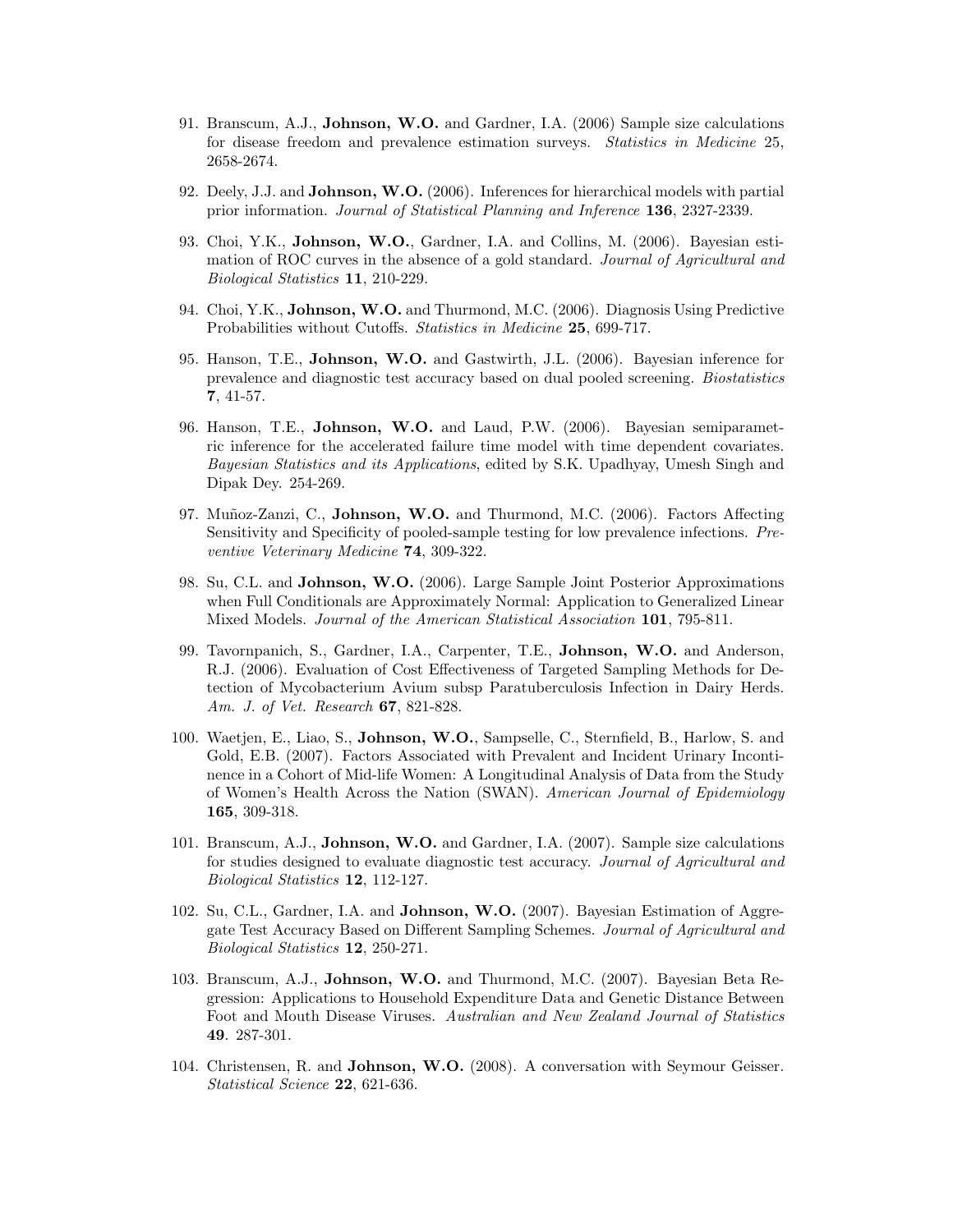- 105. Tavornpanich, S., Mu˜noz-Zanzi, C.A., Well, S.J., Raizman, E.A., Carpenter, T.E., **Johnson, W.O.**, and Gardner, I.A. (2008). Simulation model for evaluation of testing strategies for detection of paratuberculosis in Midwestern US dairy herds. Preventive Veterinary Medicine 83, 65-82.
- 106. Branscum, A.J., Perez, A.M., Johnson, W.O. and Thurmond, M.C. (2008). Bayesian spatiotemporal analysis of foot-and-mouth disease data from the Republic of Turkey. Epidemiology and Infection 136, 833-842.
- 107. Waetjen, L.E., Feng, W.-Y., Ye, J., Johnson, W.O., Sampselle, C., Greendale, G.A., Sternfield, B., Harlow, S.D. and Gold, E.B. (2008). Factors Associated with Worsening and Improving Urinary Incontinence Across the Menopausal Transition. Obstetrics and Gynecology 111, 167-177.
- 108. Garabed, R., Johnson, W.O., Perez, A. and Thurmond, M.C. (2008). Exploration of Associations between Governance and Economics and Country-Level Foot-and-Mouth-Disease Status subsp. populations Using Bayesian Model Averaging. Journal of the Royal Statistical Society, Series A 171, 699-722.
- 109. Branscum, A.J., Johnson, W.O., Hanson, T.E. and Gardner, I.A. (2008). Bayesian Semiparametric ROC Curve Estimation and Diagnosis. Statistics in Medicine 27, 2474-2496.
- 110. Tavornpanich, S., Johnson, W.O., Anderson, R.J. and Gardner, I.A. (2008). Herd characteristics and management practices associated with seroprevalence of Mycobacterium avium subsp. paratuberculosis in California dairy herds. American Journal of Veterinary Research 67, 904-911.
- 111. Gillen, D. and Johnson, W.O. (2008). 'Comment on "The nested Dirichlet Process" by Rodriguez, Dunson and Gelfand.' Journal of the American Statistical Association 103, 1144-1146.
- 112. Utts, J. and Johnson, W.O. (2008). The Evolution of Teaching Bayesian Statistics to Nonstatisticians: A Partisan View from the Trenches. The American Statistician 62, 199-201.
- 113. Hanson, T.E., Johnson, W.O. and Laud, P.W. (2009). A unified approach to semiparametric inference for survival models with step process covariates. Canadian Journal of Statistics 37, 60-79.
- 114. Wheeler, S.S., Barker, C.M., Fang, Y., Armijos, M., Carroll, B.D., Husted, S., Johnson, W.O. and Reisen, W.K. (2009). Differential Impactof West Nile Virus on California Birds Variación por Especie en el Efecto del Virus del Oeste del Nilo sobre las Aves de California. The Condor 111, 1-20.
- 115. Garabed, R., Johnson, W.O. and Thurmond, M.C. (2009). Analytical Epidemiology of Genomic Variation among Pan Asia strains of Foot-and-Mouth Disease Virus. Transboundary and Emerging Diseases 56, 142-156.
- 116. Johnson, W.O., Gardner, I.A., Metoyer, C. and Branscum, A. (2009). Insight into interpretation of test sensitivity estimates from latent class analyses based on one or two tests in single or Multiple subsp. populations. Preventive Veterinary Medicine 91, 116-121.
- 117. Garabed, R., Perez, A., Johnson, W.O. and Thurmond, M.C. (2009). Modeling use of expert opinion for the prediction of foot-and-mouth disease. Preventive Veterinary Medicine 92, 10-20.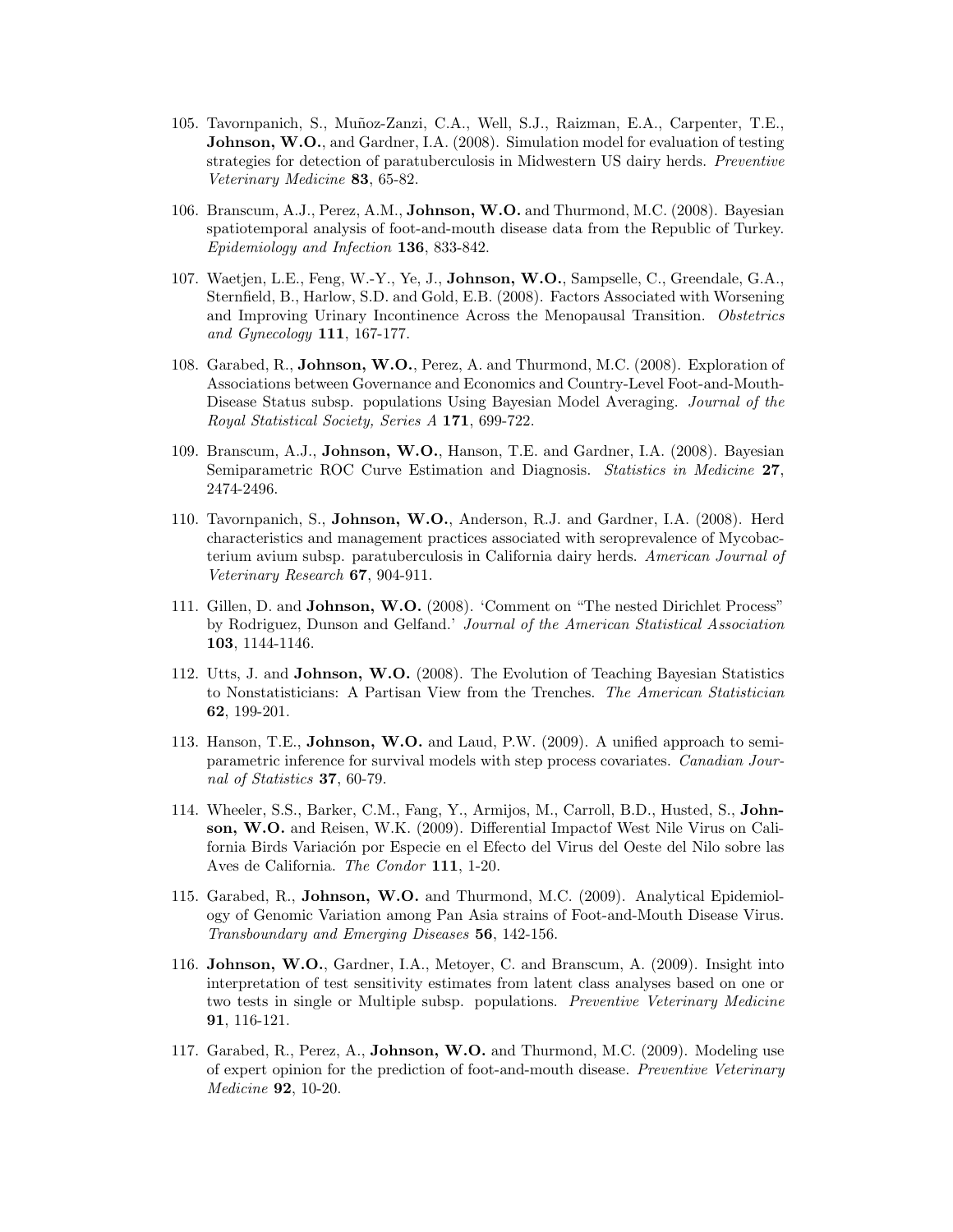- 118. Norris, M., Johnson, W.O. and Gardner, I.A. (2009). Modeling Bivariate Longitudinal Diagnostic Outcome Data in the Absence of a Gold Standard. Statistics and its Interface 2, 171-185.
- 119. DeIorio, M., **Johnson, W.O.**, Müller, P. and Rosner, G. (2009). Bayesian Nonparametric Non-Proportional Hazards Survival Modeling. Biometrics 65, 762-771.
- 120. Vink, D., Jones, G., Johnson, W.O., Brown, I., Demirkan, I., Carter, S. and French, N.P. (2009). Development and application of serological screening for bovine digital dermatitis. Preventive Veterinary Medicine 92, 235-248.
- 121. Jones, G., Johnson, W.O. and Vinck, D. (2009). Evaluating a Continuous Biomarker for Infection using Observed Disease Status with Covariate Effects on Disease. Journal of the Royal Statistical Society, Series C 58, 705-717.
- 122. Waetjen, L.E., Ye, J., Feng, W.Y., Johnson, W.O., Greendale, G.A., Sampselle, C.M., Sternfield, B., Harlow, S.D. and Gold, E.B. (2009). Association Between Menopausal Transition Stages and Developing Urinary Incontinence. Obstetrics and Gynecology 114, 989-998.
- 123. Barker, C., Johnson, W.O., Eldridge, B., Park, B., Melton, F. and Reisen, W. (2010). Temporal connections between Culex tarsalis abundance and transmission of western equine encephalomyelitis virus in California. American Journal of Tropical Medicine and Hygiene **82**, 1185-1193.
- 124. Norton, S., Johnson, W.O., Jones, G. and Heuer, C. (2010). Evaluation of diagnostic tests for Johne's disease (Mycobacterium bovis, subspecies paratuberculosis) in New Zealand dairy cows. Journal of Veterinary Diagnostic Investigation 22, 341-351.
- 125. Jones, G., Johnson, W.O., Hanson, T.E. and Christensen, R. (2010). Identifiability of Models in Multiple Diagnostic Testing in the Absence of a Gold Standard. Biometrics 66, 155-163.
- 126. Jafarzadeh, S.R., Johnson, W.O., Utts, J.M. and Gardner, I.A. (2010). Bayesian estimation of the receiver operating characteristic curve for a diagnostic test with a limit of detection in the absence of a gold standard. Statistics in Medicine 29, 2090-2106.
- 127. Dhand, N., Johnson, W.O. and Torribo, J.A. (2010). A Bayesian approach to estimate OJD prevalence from pooled faecal samples of variable pool size. Journal of Agricultural, Biological and Environmental Statistics 15, 452 - 473.
- 128. Buijze, G., Hanson, T., Johnson, W.O., and Ring, D. (2010). Latent class analysis to determine the accuracy of diagnostic tests in orthopaedics. Orthopaedic Journal at Harvard Medical School 12, 106 - 108.
- 129. Hanson, T.E., Branscum, A.J. and Johnson, W.O. (2011). Bayesian semi-parametric methods for joint modeling of event time and longitudinal data, with Discussion. Lifetime Data Analysis 17, 3-18.
- 130. Johnson, W.O., Branscum, A.J. and Hanson, T.E. (2011). Rejoinder to Discussion of Bayesian semi-parametric methods for joint modeling of event time and longitudinal data. Lifetime Data Analysis 17, 37 - 42.
- 131. Trippa, L., Müller, P. and **Johnson, W.O.** (2011). The Multivariate Beta Process and an Extension of the Polya Tree Model. Biometrika 98, 17 - 34.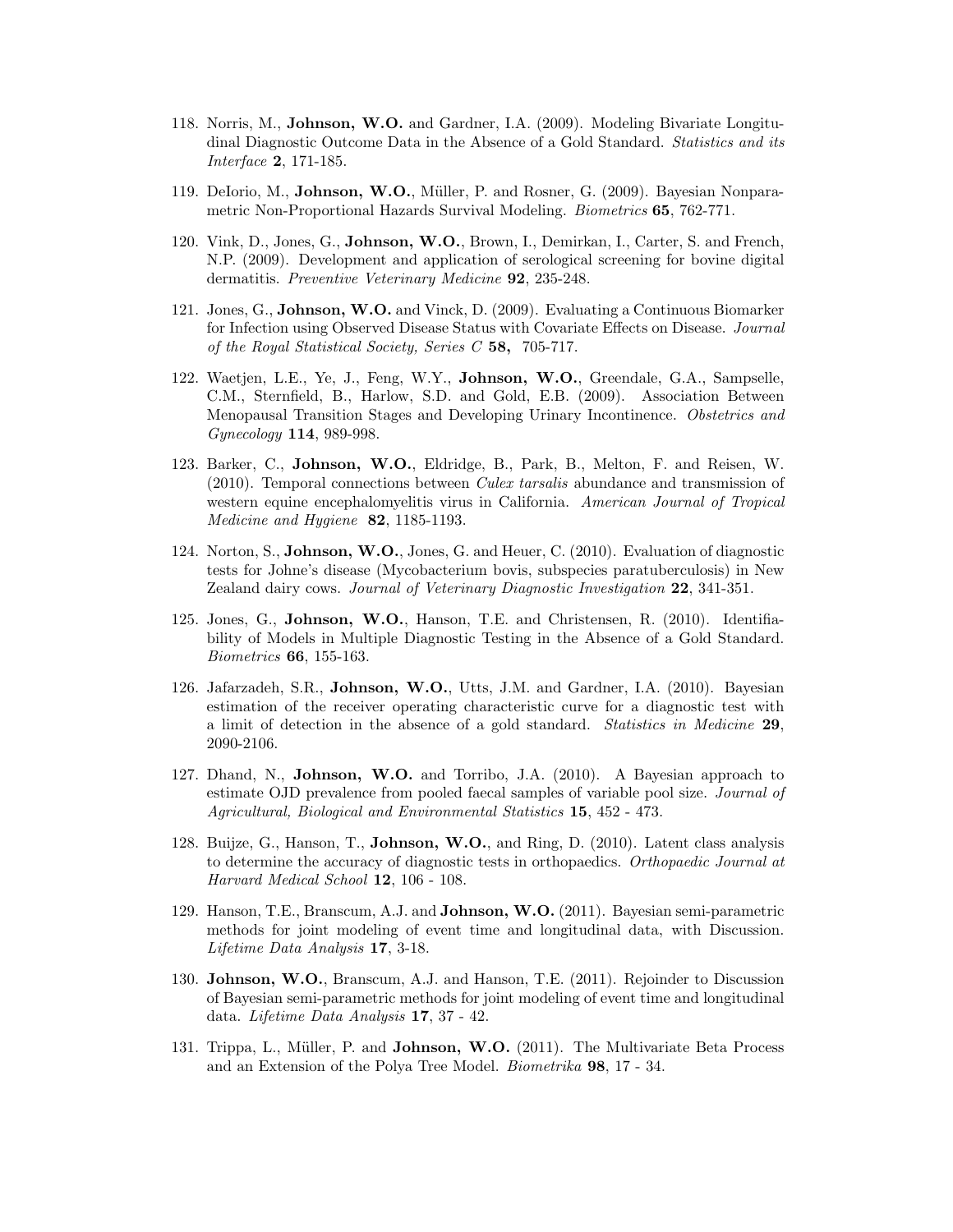- 132. Gastwirth, J.L. and **Johnson, W.O.** (2011). Dare you buy a Henry Moore on E-bay? Statistics can tell you what to avoid. Significance 8, 10 - 14.
- 133. Su, X., Meneses, K., McNees, P. and Johnson, W.O. (2011). Tree-Structured Subgroup Analysis for Understanding the Effect of an Intervention Program for Improving Quality of Life of Breast Cancer Survivors. Journal of Royal Statistical Society, Series  $C$  16, 457 - 74.
- 134. Gastwirth, J.L., Johnson, W.O. and Hikawa, H. (2011). Estimating the fraction of genuine artwork by Henry Moore for sale on E-BAY using the latent class screening test model. Journal of the Royal Statistical Society, Series A 175, 805 - 22.
- 135. Waetjen, L.E., Johnson, W.O., Xing, G., Feng, W., Greendale, G.A., and Gold, E.B. (2011). Serum Estradiol Levels Are Not Associated with Urinary Incontinence in Mid-life Women Transitioning through Menopause. Menopause: The Journal of The North American Menopause Society 18, 1283-90.
- 136. Buijze, G., Mallee, W., Beeres, F., Hanson, T., Johnson, W., and Ring, D. (2011). Diagnostic performance tests for suspected scaphoid fractures differ with conventional and latent class analysis. Clinical Orthopaedics and Related Research 469, 3400-3407.
- 137. Bem, Daryl, Utts, Jessica and Johnson, W.O. (2011). Must Psychologists Change the Way They Analyze Their Data? A Response to Wagenmakers, Wetzels, Borsboom and Van der Mass. Journal of Personality and Social Psychology 101, 716-19.
- 138. Bartell, S. and Johnson, W.O. (2011). Estimating Equations for Biomarker Based Exposure Estimation under Non-steady-state Conditions. Environmental Health 10:57.
- 139. Choi, Y.K., Johnson, W.O., Jones, G., Perez, A. and Thurmond, M.C. (2012). Modeling and predicting temporal foot-and-mouth disease incidence in endemic countries. Journal of the Royal Statistical Society, Series A 175, 619-36.
- 140. Jones, G., Johnson, W.O., Vinck, D. and French, Nigel. (2012). A framework for the joint modeling of longitudinal diagnostic outcome data and latent infection status: application to investigating the temporal relationship between infection and disease. Biometrics 68, 371-9.
- 141. Cheng, D., Branscum, A.J. and Johnson, W.O. (2012) Sample Size and Power Calculations for ROC Studies: Parametric Robustness and Bayesian Nonparametrics. Statistics in Medicine 31, 131-42.
- 142. Lombard, J.E., Gardner, I.A., Jafarzadeh, S.R., Fossler, C.P., Harris, B., Capsel, R.T., Wagner, B.A. and Johnson, W.O. (2013). Herd-level prevalence of Mycobacterium avium subsp. paratuberculosis infection in United States dairy herds in 2007. Preventive Veterinary Medicine, 108, 234-38.
- 143. Johnson, W.O. (2013). Bayesian Statistics in the Twenty First Century. American Statistician, 67, 7-9.
- 144. Shahbaba, B. and Johnson, W.O. (2013). Bayesian Nonparametric Variable Selection as an Exploratory Tool for Discovering Differentially Expressed Genes. Statistics in Medicine, 32, 2114 - 26.
- 145. Dhand, N., Johnson, W.O., Eppleston, J., Whittington, R. and Windsor, P. (2013). Comparison of pre- and post-vaccination ovine Johne's disease prevalence by incorporating information from multiple sources using Bayesian methods. Preventive Veterinary Medicine, **111**, 81-91.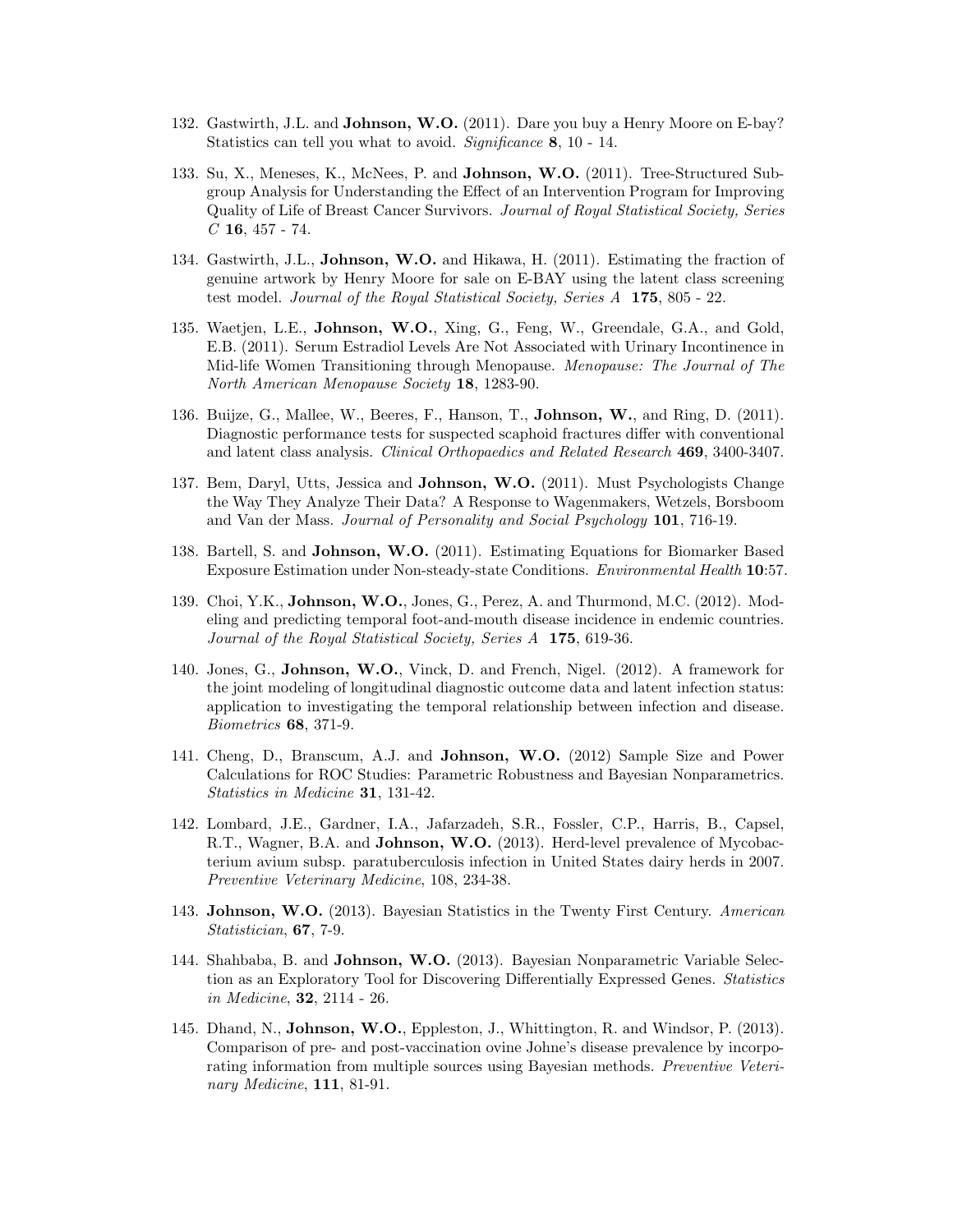- 146. Stringer, Lesley A., Jones, Geoffrey, Jewell, Chris, Noble, Alasdair, Heuer, Heuer, Wilson, Peter, **Johnson, Wesley** (2013). Bayesian estimation of the sensitivity and specificity of individual faecal culture and Paralisa to detect Mycobacterium avium subsp. paratuberculosis infection in young farmed deer. Journal of Veterinary Diagnostic Investigation 25, 699-704.
- 147. Branscum, A.J., Johnson, W.O. and Baron, A. (2013). Robust Medical Test Evaluation Using Flexible Bayesian Semiparametric Regression Models. Epidemiology Research International. Article ID 131232, 8 pages.
- 148. Shahbaba, B., Lan, S., Johnson, W.O. and Neal, R. (2014). Split Hamiltonian Monte Carlo. Statistics and Computing, 24, 3039-49.
- 149. Kim, S.S., Richman, D.P., Johnson, W.O., Hald, J.K. and Agius, M.A. (2014). Limited utility of current MRI criteria for distinguishing multiple sclerosis from its mimickers. Multiple Sclerosis Journal, 20, 56-62.
- 150. Jones, Geoff and Johnson, Wesley (2014). Prior Elicitation: Interactive Spreadsheet Graphics with Sliders Can Be Fun, and Informative. American Statistician, 68, 42-51.
- 151. Hanson, T. E., Branscum, Adam and Johnson, W.O. (2014). Informative g-Priors for Logistic Regression. Bayesian Analysis, 9, 597-612.
- 152. Norris, M., Johnson, W.O. and Gardner, I.A. (2014). A Semiparametric Model For Bivariate Longitudinal Diagnostic Outcome Data In The Absence Of A Gold Standard. Statistics and its Interface, 7, 417-438.
- 153. Colling, A., Morrissy, C., Barr, J., Meehan, G., Wright, L., Goff, W., Gleeson, L.J., van der Heide, B., Riddell, S., Yu, M., Eagles, D., Doughty, W., Daniels, P., Khounsy, S., Thanlong, Ngo, Vu, Pham Phong, Phuong, Nguyen Than, Tung, Nguyen, Linchongsubongkoch, W., Hammond, J., Johnson, M., Johnson, W.O., Unger, H., and Crowther, J. (2014). Development and validation of a 3ABC FMD antibody ELISA. The Australian Veterinary Journal, 92, 192-9.
- 154. Verdugo, Cristobal, Jones, Geoff, Johnson, Wesley, Wilson, Peter, Stringer, Leslie and Heuer, Cord (2014). Estimation of flock/herd-level true Mycobacterium avium subspecies paratuberculosis prevalence on sheep, beef cattle and deer farms in New Zealand using a novel Bayesian model. Preventive Veterinary Medicine, 117, 447-55.
- 155. Johnson, Wesley O. and de Carvalho, Miguel (2015). Bayesian Nonparametric Biostatistics. In, Nonparametric Bayesian Methods in Biostatistics and Bioinformatics. Eds. Riten Mitra and Peter Müller, Springer, New York, 15-53.
- 156. Waetjen, L. Elaine, Xing, Guibo, Johnson, Wesley O., Melnikow, Joy and Gold, Ellen B. (2015). Factors associated with seeking treatment for urinary incontinence during the menopausal transition. Obstetrics and Gynecology, 125, 1071-1079.
- 157. Branscum, Adam, Johnson, W.O., Hanson, T.E. and Baron, A. (2015). Flexible Models for ROC and Risk Analysis, with or without a Gold Standard. Statistics in Medicine, 34, 3997-4015.
- 158. Jafarzadeh, R., Johnson, W.O. and Gardner, I.A. (2016). Bayesian modeling and inference for diagnostic accuracy and probability of disease based on multiple diagnostic biomarkers with and without a perfect reference standard. Statistics in Medicine, 35, 859-76.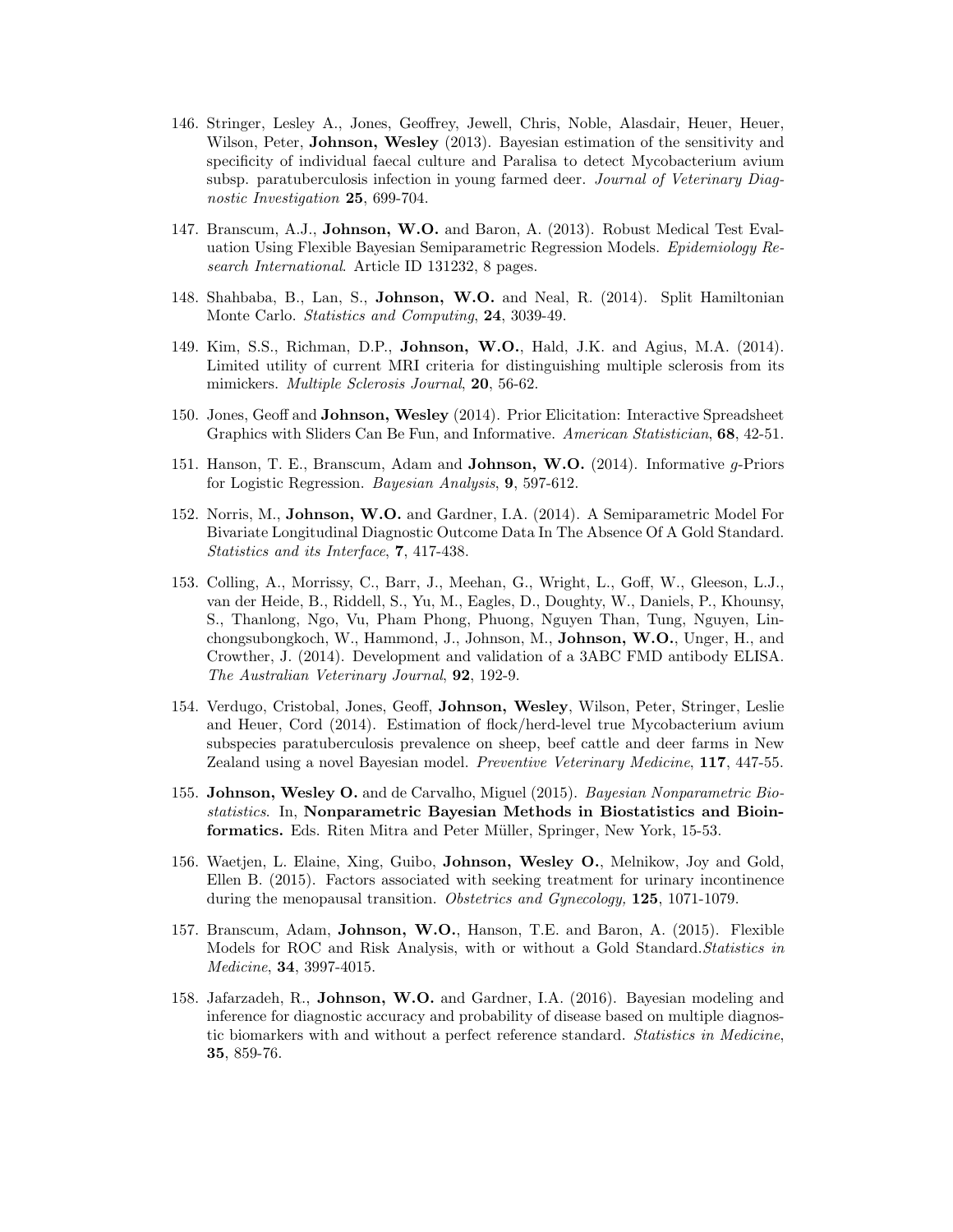- 159. Jones, Geoffrey, and Johnson, Wesley O. (2016). A Bayesian Superpopulation Approach to Inference for Finite Populations Based on Imperfect Diagnostic Outcomes. Journal of Agricultural, Biological and Environmental Statistics, 21, 314-27.
- 160. Quintana, F., Johnson, W.O., Waetjen, E. and Gold, E.B. (2016). Bayesian Nonparametric Longitudinal Data Analysis. Journal of the American Statistical Association, **515**, 1168-81.
- 161. Wong, Jason Y.Y., Gold, Ellen B., Johnson, W. O. and Lee, Jennifer S. (2016). Circulating Sex Hormones and Risk of Uterine Fibroids: Study of Women's Health Across the Nation (SWAN). Journal of Clinical Endocrinology  $\mathcal{B}$  Metabolism, 101, 123-30.
- 162. Chang P.Y., Gold E.B., Cauley J.A., Johnson W.O., Karvonen-Gutierrez C., Jackson E.A., Ruppert K.M., Lee J.S.(2016). Triglyceride Levels and Fracture Risk in Midlife Women: Study of Women's Health Across the Nation (SWAN). J Clin Endocrinol Metab, 101, 3297-305.
- 163. Wong, Jason Y.Y., Chang P.Y., Gold, Ellen B., Johnson, W. O. and Lee, Jennifer S. (2016). Environmental Tobacco Smoke and Risk of Late-Diagnosis Incident Fibroids in the Study of Women's Health Across the Nation. Fertility and Sterility, 106, 1157-64
- 164. Luderer, Ulrike, Christensen, Fletcher, Johnson, W.O., She, Jianwen, Sai, Ho, Ip, S, Zhou, Junqiang, Alvaran, Josephine, Krieg, Edward F. and Kesner, James S. (2017). Associations between urinary biomarkers of polycyclic aromatic hydrocarbon exposure and reproductive function during menstrual cycles in women. Environmental International, 100, 110-20.
- 165. Kostoulas, Polychronis, Nielsen, Søren S., Branscum, Adam J., Johnson, W.O., Dendukurie, Nandini, Dhand, Navneet K., Toft, Nils and Gardner, I.A. (2017). STARD-BLCM: Standards for the Reporting of Diagnostic accuracy studies that use Bayesian Latent Class Models. *Preventive Veterinary Medicine*, **138**, 37-47.
- 166. Kostoulas, Polychronis, Nielsen, Søren, Branscum, Adam, Johnson, W.O., Dendukuri, Nandini, Dhand, Navneet, Toft, Nils, Gardner, Ian. (2017). Reporting guidelines for diagnostic accuracy studies that use Bayesian latent class models (STARD-BLCM). Statistics in Medicine, 36, 3603-4.
- 167. Waetjen, L.E., Xing, G., Johnson, W.O., Melnikow, J. and Gold, E.B. (2017). Factors associated with reasons incontinent mid-life women report for not seeking urinary incontinence treatment over 9 years across the menopausal transition. Menopause - The Journal of The North American Menopause Society, 25, 29-37.
- 168. Johnson, W.O., Ward, Elizabeth and Gillen, D.L. (2017). Bayesian Methods in Public Health. Handbook on Statistics: Disease Modeling and Public Health, 36 , 407-42.
- 169. Guindani, M. and Johnson, W.O. (2018). More Nonparametric Bayesian Inference in Applications. Statistical Methods and Applications, 27, 239–251.
- 170. Giles, Julia, Johnson, Wesley, Jones, Geoff, Heuer, Cord, Perrott, Mathew and Dunowska, Magdalena. (2018). Detection of antibody to wobbly possum disease virus in archival sera of wild Australian brushtail possums (Trichosurus vulpecula) in New Zealand. New Zealand Veterinary Journal, 66, 186-193.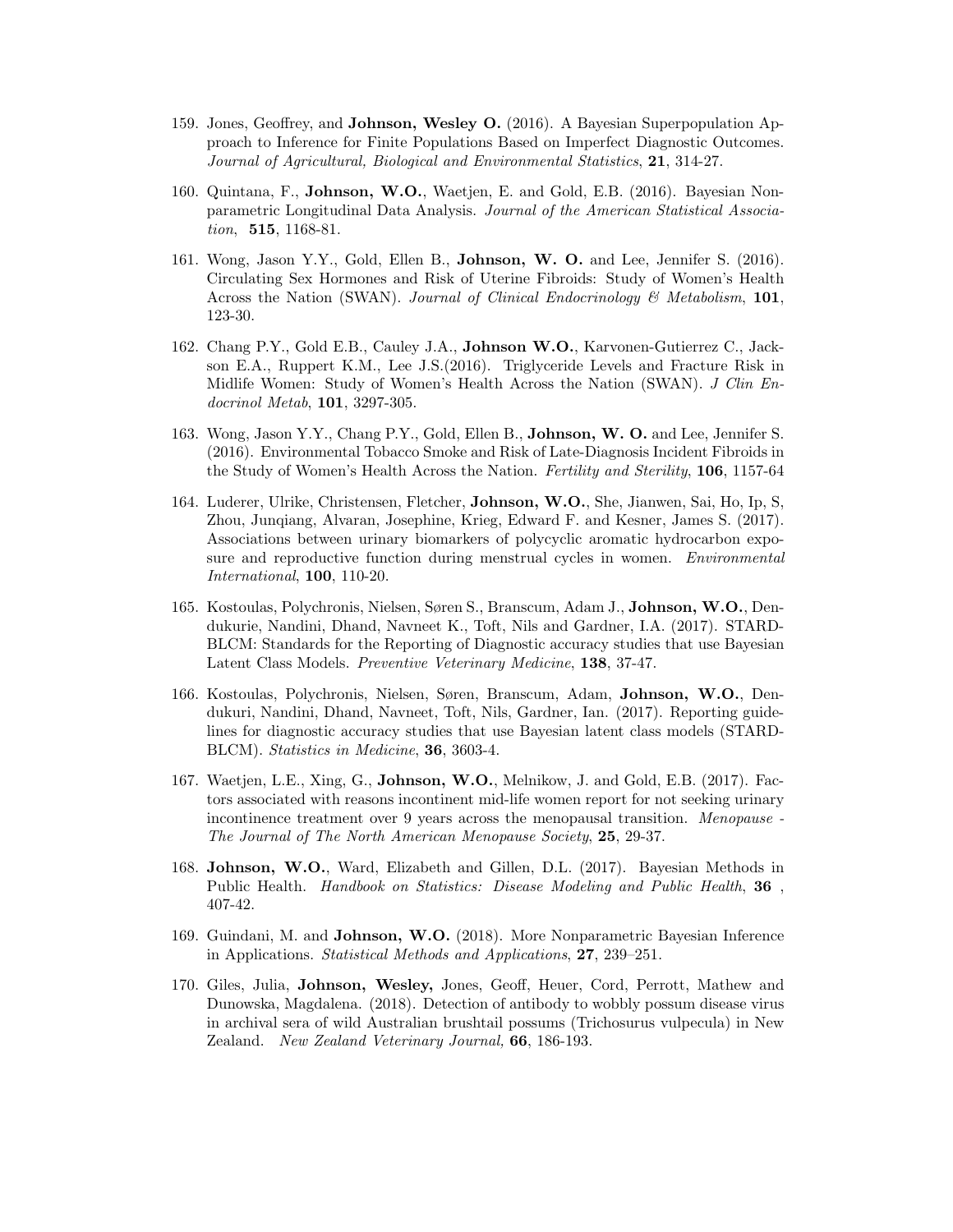- 171. Ward, Elizabeth, Gold, E.B., Johnson, W.O., Ding, F., Chang, Po-Yin, Song, P., El Khoudary, S., Karvonen-Gutierrez, C., Ylitalo, K.L. and Lee, Jennifer (2019). Patterns of Cardiometabolic Health as Midlife Women Transition to Menopause: A Prospective Multi-Ethnic Study. The Journal of Clinical Endocrinology and Metabolism, 104, 1404–1412.
- 172. Gönen, Mithat, **Johnson, W.O.**, Lu, Yonggang and Westfall, Peter H. (2019). Comparing Objective and Subjective Bayes Factors for the Two-Sample Comparison: The Classification Theorem in Action. American Statistician, 73, 22-31.
- 173. Johnson, W.O., Jones, Geoff and Gardner, I.A. (2019). Gold standards are out and Bayes is in: Implementing the cure for imperfect reference tests in diagnostic accuracy studies. Preventive Veterinary Medicine (invited Schwabe Symposium Paper), 167, 113-127.
- 174. Yang, D.A., Johnson, W.O, Müller, K.R., Gates, M.C. and Laven, R.A. (2019). Estimating the herd and cow level prevalence of bovine digital dermatitis on New Zealand dairy farms: A Bayesian superpopulation approach. Preventive Veterinary Medicine, 165 , 76-84.
- 175. Johnson, W.O. and Utts, J. (2019). Bayesian Statistics by Example: A simple Meta-Analysis of Parapshycology Data. Biostat at 25: Invited Essays in Theoretical, Biomedical and Social Statistics. Eds. Di Bacco and Scalfari, Edizioni ETS, 183-194.

Book Review

1. Johnson, W. O. (2009). Review of Monte Carlo Statistical Methods, by Christian Robert and George Casella. Journal of the American Statistical Association 104, 423-424.

### GRANTS:

Agency: USDA "A quantitative risk analysis on the movement of animal pathogens through the import or export of infected animals." Grant Activity with VM: Medicine and Epidemiology 10/1/97-9/30/00, \$190,000, Co-PI.

Agency: UC Davis Center for Food Animal Health "Epidemiology of White Sturgeon Iridovirus and Herpesvirus-2 in 3 Commercial Facilities" 7/1/98-9/30/99, \$9,822, Collaborator.

Agency: UC Davis Formula Funds "Quantitative methods to certify freedom of animals from pathogens, applications to animal trade, food safety, and emerging diseases." 4/20/99-1/31/00, \$31,492, Collaborator.

Agency: UC Davis Formula Funds "Epidemiology of bovine viral diarrhea virus in dairy cattle." 7/1/98-6/30/99, \$35,000, Collaborator.

Agency: UC Davis Formula Funds "Epidemiology of bovine viral diarrhea virus in dairy cattle." 7/1/99-6/30/00, \$8,000, Collaborator.

Agency: USDA "Epidemiology of bovine viral diarrhea virus infection in dairy cows." 9/1/98-9/30/00, \$150,000, Co-PI.

Agency: USDA "Epidemiology of bovine viral diarrhea virus infection in dairy cows." 10/1/00-9/30/02, \$150,000, Co-PI.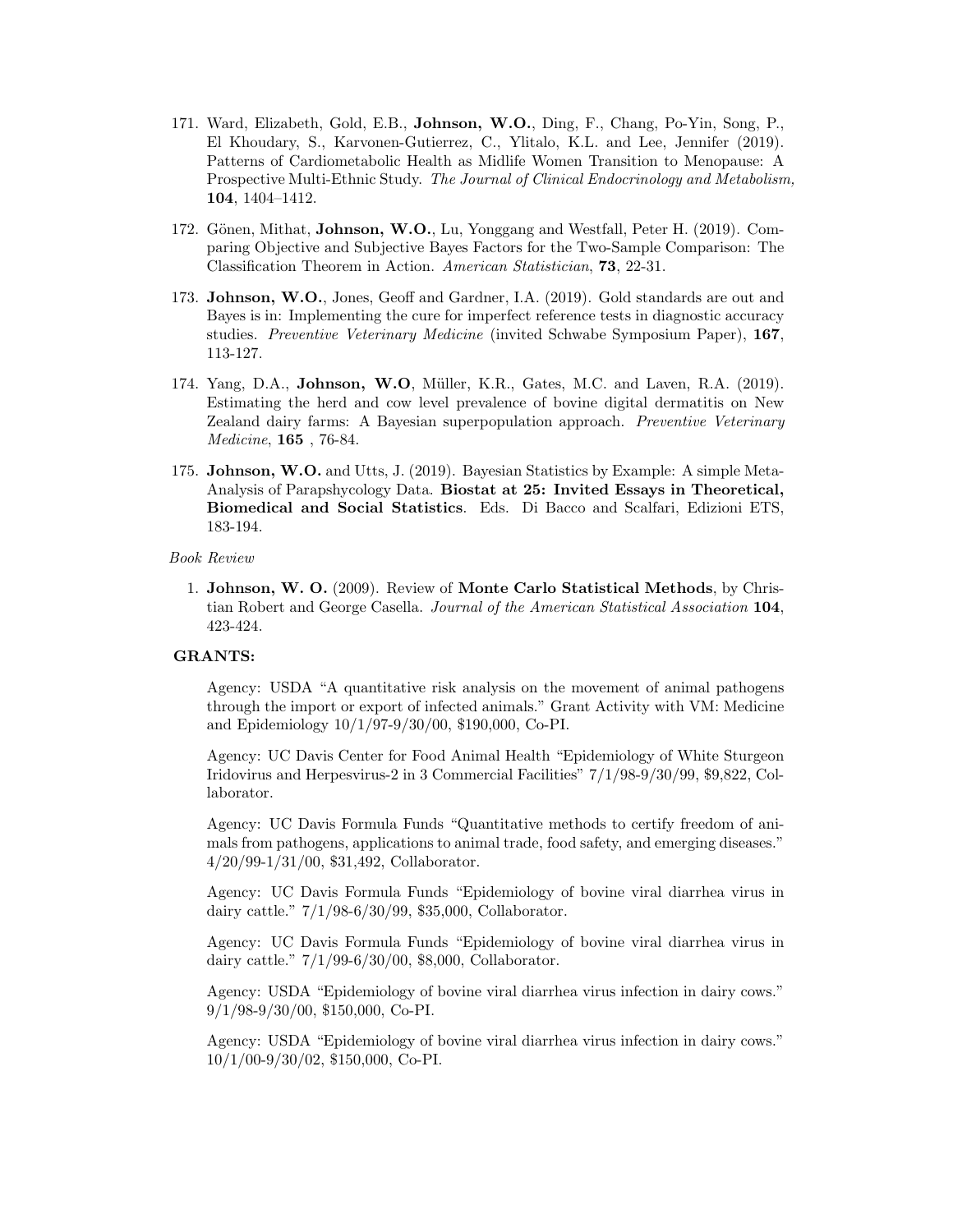Agency: USDA "Test correlation affects diagnosis and surveillance of animal disease" 12/1/98-11/30/02, \$149,906, Co-PI.

Agency: USDA "Certification of disease freedom in animal populations: use of Bayesian methods." 10/15/01-10/31/03, \$205,000, Co-PI.

Agency: USDA Cooperative "Multi-level risk analysis of infectious animal diseases affecting food safety." 4/17/00-9/30/02, \$149,000, Co-PI.

Agency: USDA "Novel Methods for Improved Classification of herd Disease Status with Applications to Bovine Paratuberculosis" 8/01/03-7/31/05, \$157,000, Co-PI.

Agency: AFMIC USDA "Global surveillance models to forecast risk of foot-and-mouth disease" 8/1/03-7/30-05, \$1,100,215, Co-PI.

Agency: NIH "Cannabis for Spasticity/Tremor in Multiple Sclerois: Placebo-Controlled Study" 5/1/03-4/30/05, \$305,526, Consultant.

Agency: NIH/NIA "Study of Women's Health Across the Nation-UC Davis" 9/30/94- 11/30/08, \$2,820,000, Statistician.

USDA: Global Models and Surveillance to Forecast Risk of Foot-and-Mouth Disease. UC Davis. Subcontract 8/1/05-7/30/07, \$32,000, PI.

NIH-Mid-life Aging and Urinary Incontinence. UC Davis. Subcontract 2/15/2006- 1/31/2010, \$20,000/yr, PI.

NIH-Mid-life Aging and Metabolic Syndrome. Stanford University. Subcontract 9/1/2012-8/31/2015, 20,000/yr PI.

Study of Women's Health Across the Nation III. UC Davis. Subcontract 05/01/2005- 04/30/2020, \$20,000/yr, PI.

### MANUSCRIPTS and Work in Progress:

- Jones, Geoff and Johnson, W.O. Analysis of Multivariate Binary Longitudinal Data: Metabolic Syndrome During Menopausal Transition
- Johnson, W.O., He, Yan, Bedrick, E.J. and Norris, Michelle. Flexible Longitudinal Analysis of Bivariate Diagnostic Outcome Data.
- Johnson, W.O. and Quintana, Fernando. Joint Modeling of Multivariate Diagnostic Outcome Data.
- Christensen, R., Johnson, W.O. and Laud, P.W.. Partial Information Priors. Bayesian Analysis.
- Garabed, R.B., Johnson, W.O. and Thurmond, M.C. High-Resolution Global Bayesian Model to Predict Probability of Foot-and-Mouth Disease Presence.
- Dubin, J., Scott, F., Johnson, W.O., Liu, Y., Lasley, B.L., and Gold, E.B. Factors affecting excretion profiles of urinary steroid hormone metabolites in premenopausal women.

# PH.D. STUDENTS: Adviser or Co-Adviser\*:

(1987) Marie-Liesse Lassauzet<sup>∗</sup> , Senior Director, XenoPort, San Francisco, CA. Thesis Topic: Assessing the factors Associated with BLV transmission. (Co-supervised with M. Thurmond, Dept. of Epidemiology and Medicine.)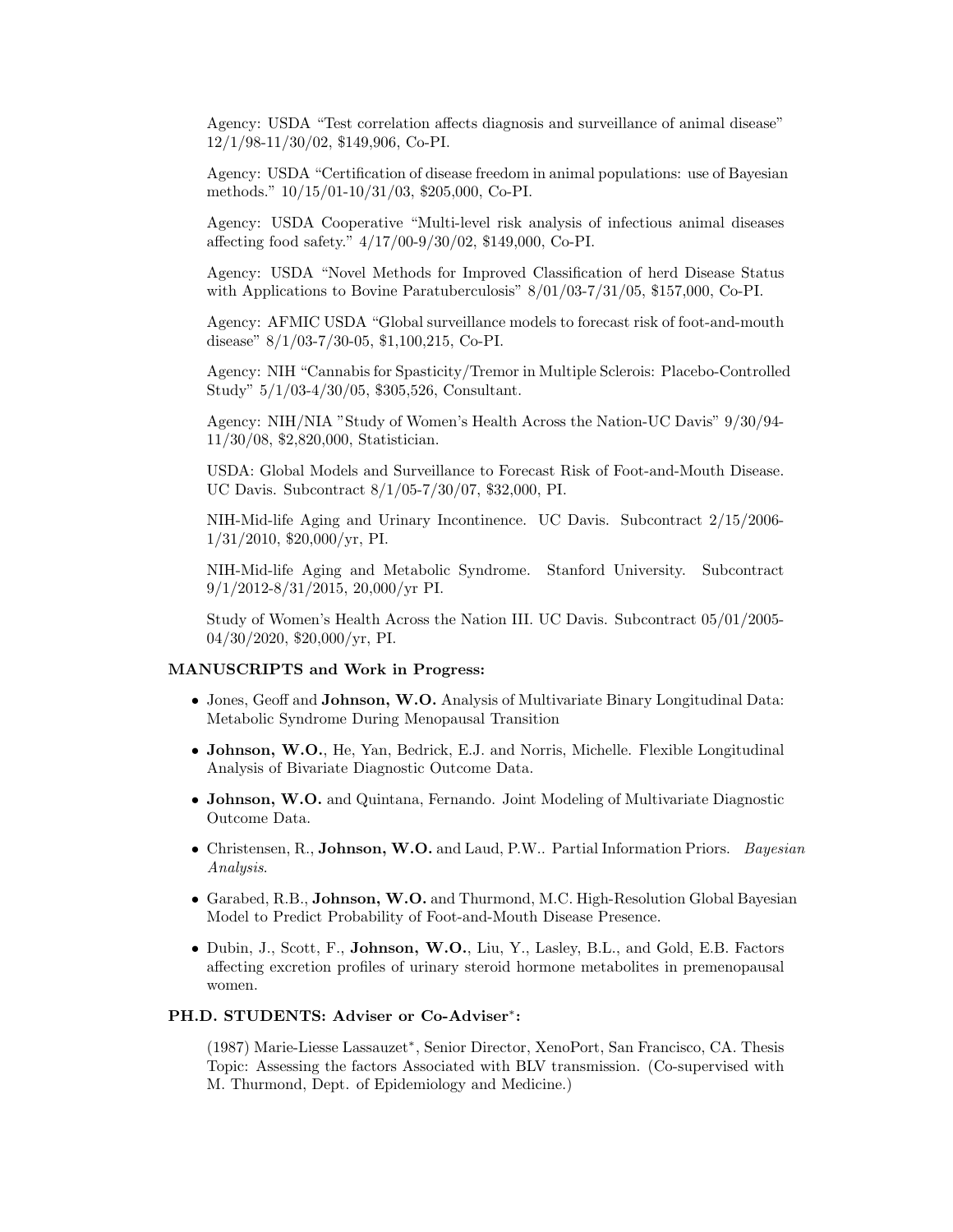(1996) Alex Exuzides. Senior Statistician, Exponent Inc. Thesis Topic: Prediction diagnostics for survival models.

(1996) Mitchell Watnik. Professor. Department of Statistics. California State University, Hayward. Thesis Topic: Characterizations and Properties of Tests for Comparing Non-nested Linear and Non-linear Models.

(1997) Julie Yee. Senior Statistician. U.S. Geological Survey, Sacramento, CA. Thesis Topic: Large and small sample Bayesian inference and diagnostics for models with latent variables.

(1999) David Cowling<sup>∗</sup> . Senior Epidemiologist. California Department of Health Services Sacramento, CA Thesis Topic: Bayesian approaches to diagnostic testing. (Co-supervised with I. Gardner, Dept. of Epidemiology and Medicine, UCD.

(2000) Timothy Hanson. Professor. Department of Statistics. University of South Carolina. Thesis Topic: Bayesian nonparametric survival analysis.

(2001) Chun-Lung Su. Assistant Professor, Tunghai University, Taiwan. Thesis Topic: Asymptotic posterior approximations with Applications to Generalized Linear Mixed Models.

(2002) Patrick McInturff<sup>∗</sup> . Deceased. Thesis Topic: Statistical models and methods for assessing risk factors associated with ram attrition. (Co-supervised with Nancy East and Sharon Hietala.)

(2003) Yan Liu<sup>∗</sup> . Research Assistant Professor, School of Medicine, University of Miami. Thesis Topic: Statistical models and methods for assessing the impact of smoking on female hormone functioning. (Co-supervised with Ellen Gold, Department of Public Health and Bill Lasley, Department of Population Health and Reproduction.)

(2003) Scott Bartell. Professor. University of California, Irvine. Program in Public Health. Thesis Topic: Statistical methods for non-steady state exposure inference using biomarkers.

(2005) Adam Branscum. Professor. Department of Health Sciences. Oregon State Universtiy. Thesis Topic: Contributions to statistical methods in epidemiology: Bayesian semi-parametric and nonparametric approaches.

(2005) Young-Ku Choi. Senior Researcher. University of Illinois, Chicago. Thesis Topic: Bayesian semi parametric methods for longitudinal data: Applications to modeling CD4 counts and women's hormone functioning over repeated cycles.

(2008) Michelle Norris. Associate Professor. California State University, Sacramento. Thesis Topic: Bayesian semi-parametric inference for longitudinal diagnostic test outcome data.

(2012) Reza Jafarzadeh. Thesis Topic: Bayesian Methods for Diagnostic Testing. (cosupervised with Ian Gardner, School of Veterinary Medicine, Prince Edward Island). Assistant Professor of Medicine, Boston University.

(2014) Yan He. Thesis Topic: Bayesian semiparametric modeling of curve data: Applications to longitudinal diagnostic test outcome data. Staff Scientist. Yahoo Corp.

(2017) Fletcher Christensen. Thesis Topic: New Approaches to Model Selection in Bayesian Mixed Modelilng. Assistant Professor. University of New Mexico.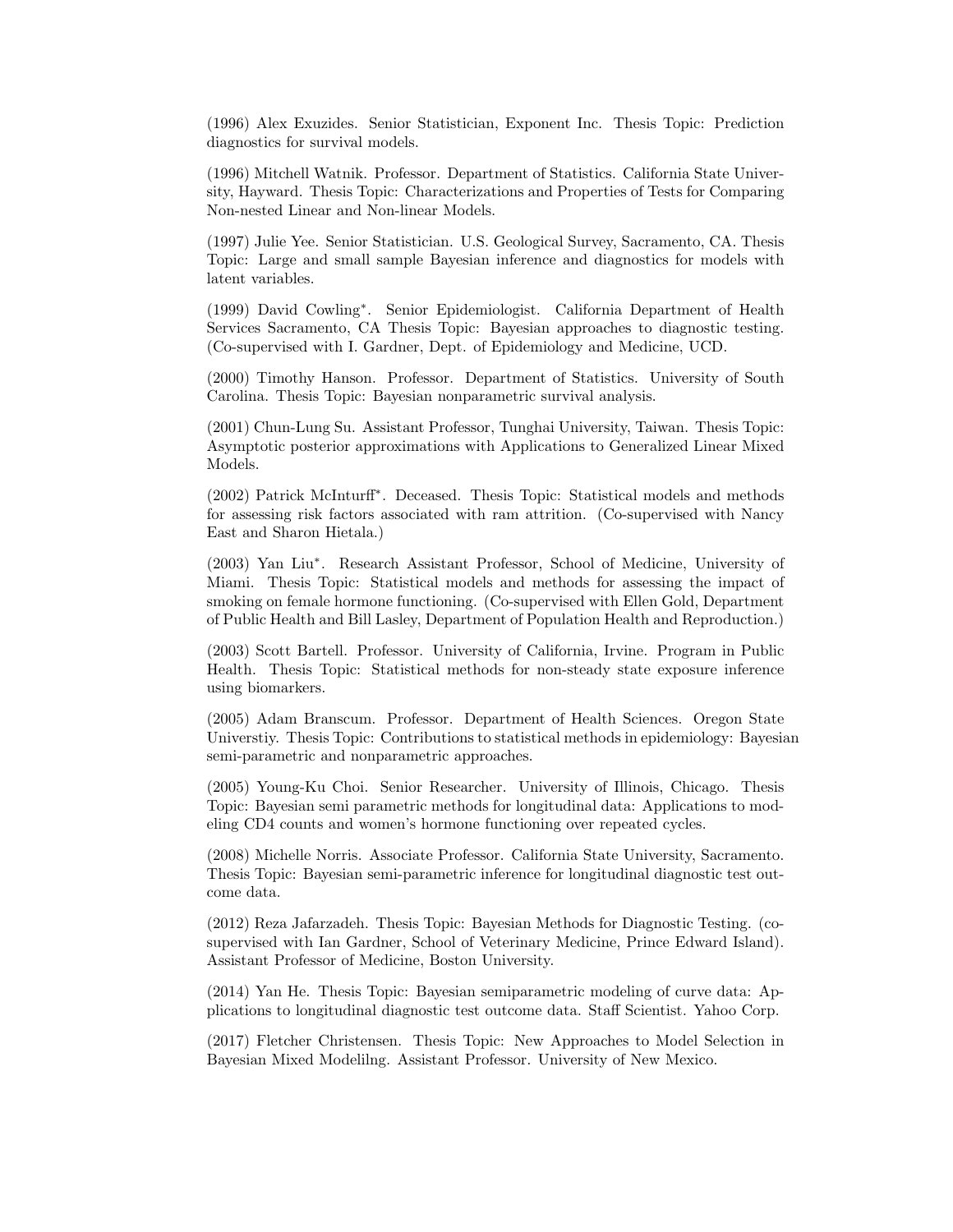(2019) Brandon Berman. Thesis Topic: Methods of improving Markov chain Monte Carlo sampling. Joint with Weining Shen.

#### Epidemiology Thesis Committee Member/Mentor:

(1999) Randy Singer. Professor, University of Minnesota Veterinary School. Thesis Topic: Molecular Epidemiology of Cellulitis-Associated Escherichia Coli in Broiler Chickens.

(2000) Marios Georgiadis, Scientific Officer, European Food Safety Authority. Thesis Topic: Epidemiology of Iridovirus in White Sturgeon.

(2002) Geoffery Fosgate. Professor, University of Pretoria, Veterinary School. Thesis Topic: Diagnosis and Control of Brucella Abortus.

(2002) Claudia Munoz-Zanzi. Associate Professor, University of Minnesota Division of Environmental Health Sciences. Thesis Topic: Diagnosis, Characterization, and Impact of Bovine Viral Diarrhea Virus (BVDV) Infection in Dairy Cattle under Field Management Conditions.

(2005) Saraya Tavornpanich. Norwegian Veterinary Institute. Thesis Topic: Strategies for detection of Mycobacterium avium subsp Paratuverculosis.

(2008) Rebecca Garabed. Associate Professor, Ohio State Univ, Thesis Topic: Global Foot and Mouth Disease Modeling.

## PROFESSIONAL SERVICE:

Associate Editor, Biostatistics, 2015-pres

Associate Editor, American Statistician, 2011-2015

Associate Editor, Statistics in Medicine, 2009-2015

Associate Editor, Biometrics, 2008-2012

Associate Editor, Bayesian Analysis, 2004-2009

Associate Editor, Journal of the American Statistical Association, 2002-2008

Elected Chair Elect, Chair, Past Chair, ISBA Section on Bayesian Nonparametrics, 2015-18

Elected Member, Executive Board, International Biometrics Society; 2012-2014

Member of ISBA Fellows Committee, 2017-20

Member of Board of Directors, Journal of Agricultural, Biological and Environmental Statistics, 2006-2010

Elected Member of Board of Directors of International Society for Bayesian Analysis, 2006-2008; 2012-2014

BNP 2017, Program Committee; BNP 2021 Program Committee

ISBA 2015, Program Committee

ISBA Prize Committee, Member 2013-14, Chair 2014-15.

IMS Program Chair, Western North American Regional Meeting, Honolulu, June 2014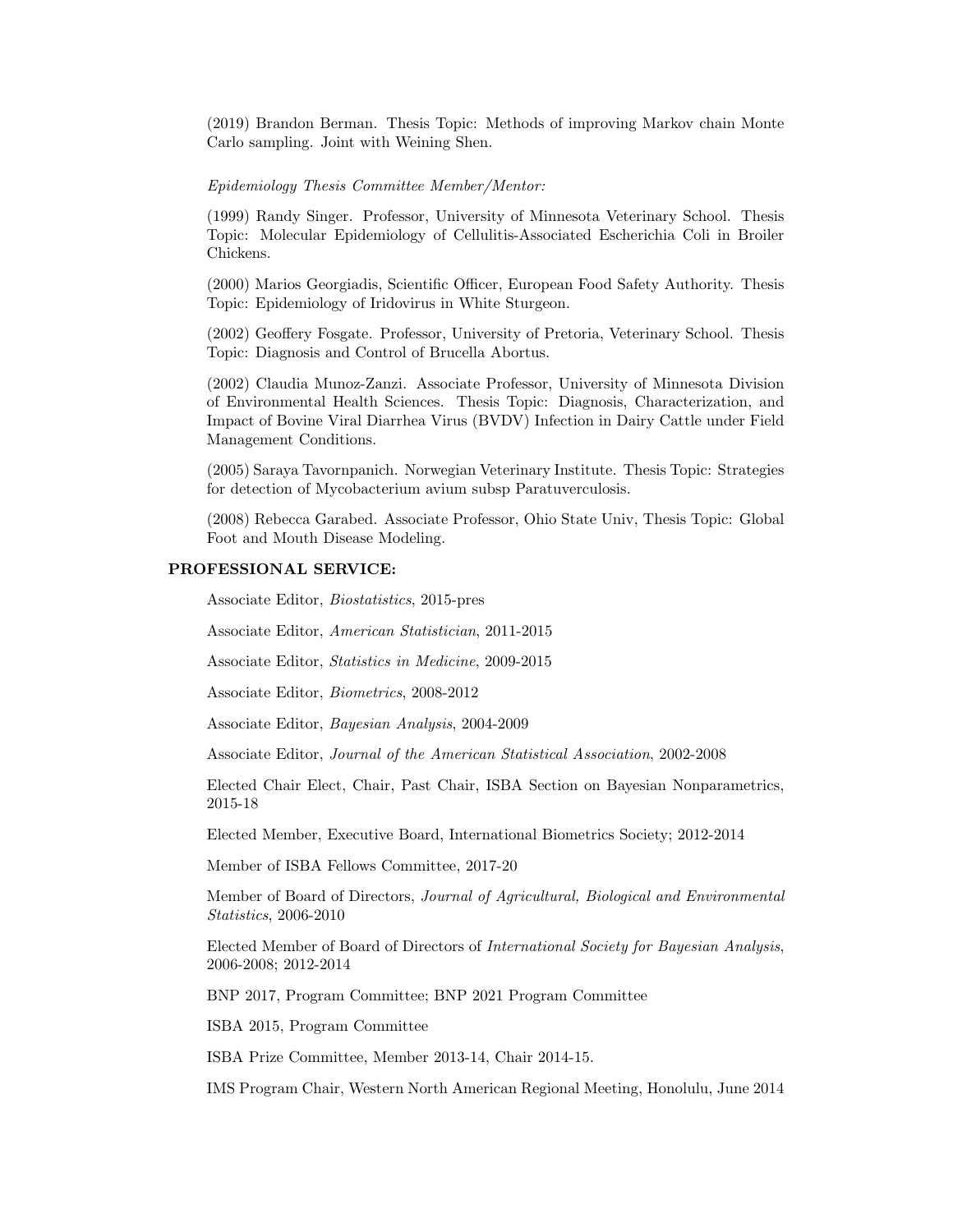WNAR Program Chair, Western North American Regional Meeting, San Luis Obispo, June 2011

WNAR Program Chair: 2001-2002

Chair, Organizing Committee, UC Davis Conference in Epidemiology, January, 2001

SBSS Program Chair Elect: 1998-1999; Program Chair: 1999-2000

Member, IBS Program Committee, 2004-2006

Local Arrangements Chair for ISBA1, San Francisco, 1993

Member, ISBA Mitchell Award Committee: 2011-2013

Member, ISBA Savage Thesis Selection Committee: 1999-2000; 2006-2007

ASA-SBSS representative to the Savage Board, 2000-2004, and Chair, 2002-2004

Member, Steering Committee for the formation of SBSS, 1990

Assistant Secretary for IMS, 1986-1987

AIDS Research Panel, National Institutes of Health

Member, NIH Statistical Methodology Review Panel, June 2006

Editorial Collaborator: Annals of Statistics, Journal of the American Statistical Association, The American Statistician, Biometrics, Biometrika, Canadian Journal of Statistics, Journal of Econometrics, Naval and Logistics Quarterly, Statistica Sinica, Journal of the Royal Statistical Society, Journal of Statistical Planning and Inference, Technometrics, Communications in Statistics, Journal of the American Veterinary Medical Association, American Journal of Human Genetics, George Barnard Volume, Arnold Zellner Volume, Seymour Geisser Volume, Journal of Computational and Graphical Statistics, Bayesian Nonparametrics Volume, Diagnostics and Prediction Volume, Shanti Gupta Volume, Multiple NSF Grant Proposal Reviews, NSERC Grant Proposal Review, USDA Grant Proposal Reviews, Biometrical Journal, Statistics and Probability Letters, American Journal of Human Genetics, Preventive Veterinary Medicine.

### UNIVERSITY SERVICE:

Member, UCI Committee on Committees, 2010-2011.

Vice Chair of Executive Committee, Bren School of Information and Computer Science, UCI, 2010-2011.

Vice Chair of Statistics, Bren School of Information and Computer Science, UCI, 2006-2015.

Member, Graduate Policy Committee, 2008-2009.

Member, Undergraduate Educational Policy Committee, Bren School of Information and Computer Sciences, UCD, 2006-2007.

Member, Executive Committee, Bren School of Information and Computer Sciences, UCI, 2005-2006; 2007-2008; 2010-2011

Chair, Graduate Group in Epidemiology, UCD, 1997-2002.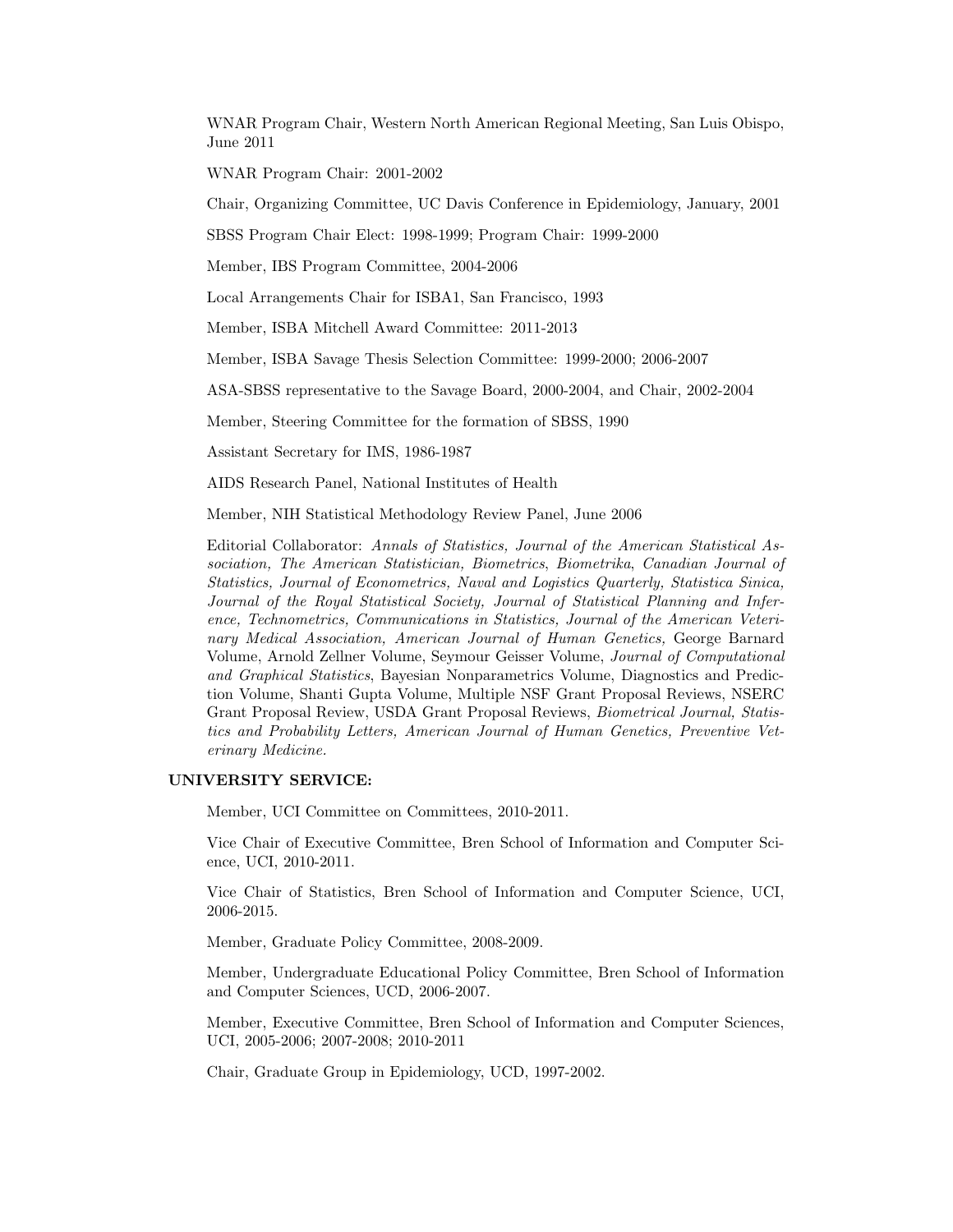Chair, Graduate Group in Epidemiology Executive Committee, UCD, 1997-2002.

Chair, Department of Statistics Educational Policy Committee, UCD, 2001-2002.

Member, Steering Committee for the Formation of MPH Program at UCD, 2001-2002.

Chair, Graduate Group in Epidemiology Seminar Committee, UCD, 2001-2002.

Member, Dean of Mathematical and Physical Sciences Advisory Council, UCD, 1998 present.

Member, Graduate Council Academic Planning and Development Subcommittee, UCD, 2001-2002.

Chair, Graduate Group in Epidemiology Examination Committee, UCD, 2000.

Member, Academic Senate Graduate Council, UCD, 1995-1999.

Chair, Graduate Council Subcommittee for Program Review, UCD, 1999.

Chair, Ad Hoc Committee for the Review of the Psychology Graduate Program, UCD, 1998-1999

Member and Chair of multiple Ad Hoc Committees for Promotion Actions, UCD.

Chair, Graduate Group in Statistics Admissions and Recruitment Committee, UCD, 1994-1998.

Graduate Group in Statistics Teaching Assistant Coordinator, UCD, 1994-1998.

Graduate Group in Statistics Master Graduate Advisor, UCD, 1981-1982, 1994-1998.

Member, Graduate Council Subcommittee for Program Review, UCD, 1997-1998.

Chair, Graduate Council Courses Subcommittee, UCD, 1995-1997.

Member, Academic Senate Courses Committee, UCD, 1985-1986 and 1995-1997.

Chair, Graduate Group in Epidemiology Educational Policy Committee, UCD, 1996- 1997.

Chair, Graduate Group in Epidemiology Admissions Committee, UCD, 1990-1996.

Undergraduate Adviser in Statistics, UCD, 1989-1994.

#### WORKSHOPS PRESENTED:

Workshop on Bayesian Statistics for Veterinary Epidemiologists (2.5 days): University of Melbourne, 2019.

Workshop on Bayesian Statistics for Veterinary Epidemiologists (5 days): Epi Centre of the Veterinary School, Massey University, 2016.

Workshop on Bayesian Statistics for Veterinary Epidemiologists (5 days): Veterinary School, University of Prince Edward Island, 2016.

Workshop on Bayesian Statistics for Veterinary Epidemiologists (3 days): Veterinary School, University of Kansas, 2015.

Co-Director and presenter, International Summer School, Statistical Inference in Biology and Human Sciences, Asti Italy, Summer 2006, Summer 2008.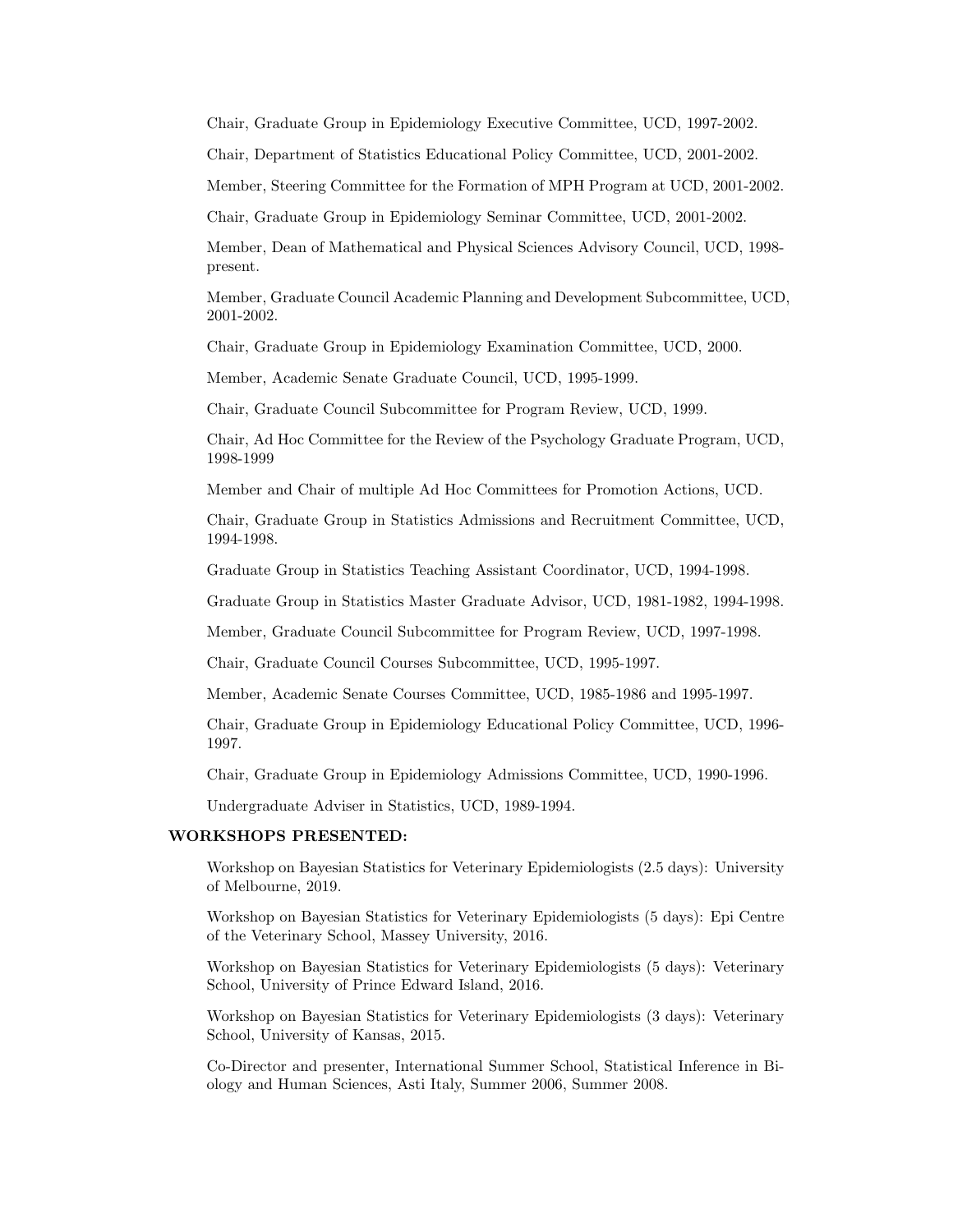Workshop on Bayesian Statistics for Veterinary Epidemiologists (2.5 days): EPI Center, Massey University, NZ, December, 2009.

Workshop on Bayesian Statistics for Veterinary Epidemiologists (3 days): Veterinary School, University of Sydney, Australia, 2008.

Workshop on Bayesian Statistics for Veterinary Epidemiologists (5 days): EPI Center, Massey University, NZ, 2007.

Workshop on Bayesian Statistics for Veterinary Epidemiologists (5 days): Veterinary School, University of Prince Edward Island; Canada, 2004.

Workshop on Bayesian Statistics for Veterinary Epidemiologists (4 days): International Society for Veterinary Epidemiology and Economics; Santiago Chile, 2003.

Workshop on Bayesian Statistics for Veterinary Epidemiologists (2 days): Veterinary School, University of California at Davis; Davis CA, 2003.

### INVITED TALKS:

2020 International Society for Bayesian Analysis, Kunming, Foundational Lecture; Baylor Department of Statistical Science, Tom Bratcher Memorial Lectures

2019 Workshop Honoring Wesley O. Johnson, Viná del Mar, Chile; Indian International Statistical Association meeting, Mumbai; University of Kansas, Department of Statistics.

2018 Workshop on Bayesian Statistics in the Department of Public Health, University of Arizona; Session Honoring John Deely at the Purdue Symposium 9; ECOSTAT Conference in Hong Kong;

2017 Statistics4@Florence; CMO Workshop, Oaxaca; Schwabe Symposium Plenary; Department of Statistics, Cal State San Diego; Department of Statistics, UCI

2016 International Society for Bayesian Analysis, Sardinia; Pontificia Universidad de Catolica, Santiago; National Institutes of Health, Washington DC;

2015 Dept. of Mathematics and Statistics, University of Texas, El Paso; Third International Meeting on Statistics, Athens, Greece; University of Colorado, Denver; Study of Women's Health Across the Nation (SWAN) Annual Meeting, Washington DC;

2014 ISBA International Meeting, Cancun; Johns Hopkins University, Baltimore MD;

2013 Eastern North American Regional meeting of the International Biometrics Society, Orlando; Statistical Society of Canada Annual Meeting, Edmonton; Conference in Honor of George Kokolakis, Athens, Gr.; Department of Statistics, University of Texas, Austin; Department of Mathematics and Statistics, Arizona State University; Conference in Memory of John Klein, Milwaukee, Wisc; Seventh Annual Distinguished Professor S. James Press Endowed Lecture, UC Riverside

2012 Duke University, School of Information and Decision Sciences; Joint Statistical Meetings, San Diego; Plenary Session, Fifth Annual Bayesian Biostatistics Conference, M.D. Anderson Cancer Center; California State University, Fullerton; Latin American Congress of Probability and Mathematical Statistics, Viña del Mar.

2011 Dept. of Statistics, University of Missouri; University of Minnesota, School of Statistics 40 year Reunion; Plenary talk, Conference in Honor of Adrian Smith, Crete; International Society of Clinical Biostatistics conference, Ottawa; Department of Biostatistics, University of Iowa; Department of Statistics, University of South Carolina .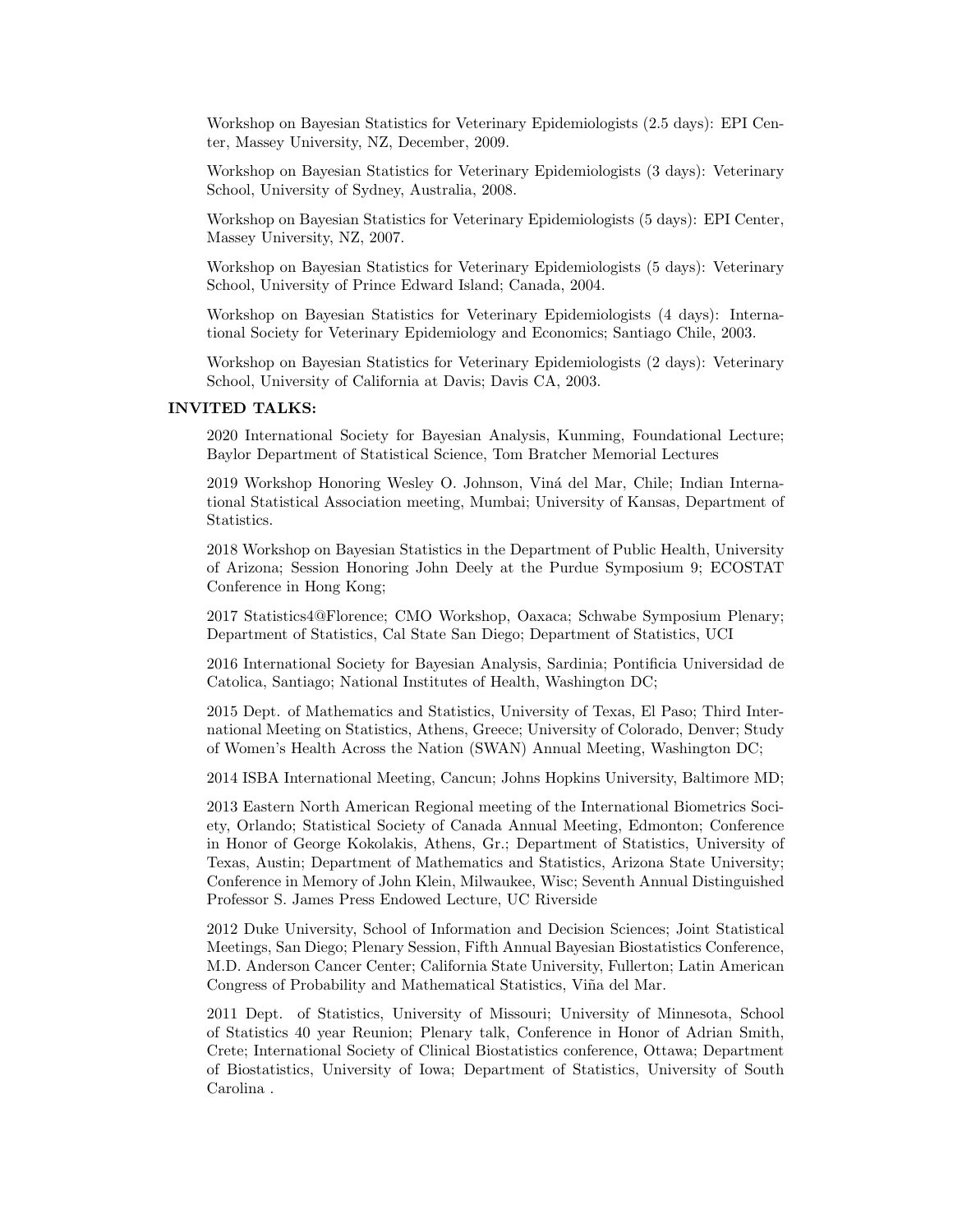2010 Geisser Lecture, University of Minnesota; Joint Statistical Meetings, Vancouver BC; Conference on Nonparametric Statistics and Statistical Learning, Ohio State University; Two plenary talks at the Semiparametric Bayesian Inference: Applications in Pharmacokinetics and Pharmacodynamics Program, SAMSI Conference; Plenary talk at Conference on Bayesian Nonparametric Statistical Methods at Santa Cruz; Seminar on Bayesian Inference in Econometrics and Statistics, Austin Texas; UCLA Department of Biostatistics.

2009 University of Florida Annual Statistics Meeting, plenary speaker; Joint Statistical Meetings, Wash. DC; ASA meeting at Univ. of Central Florida; San Francisco Bay Area ASA Meeting; Canadian Statistical Society, Vancouver BC.

2008 Joint Statistical Meetings, Denver, CO (invited session speaker and invited discussant); MD Anderson Cancer Center; American Public Health Association Meeting, San Diego; Dept. of Statistics, Pacific Catholic University, Santiago Chile

2007 Joint Statistical Meetings, Salt Lake City; ISBIS 2007, Azores Portugal; Workshop on Bayesian Nonparametric Statistics, Cambridge UK; WNAR 2007, Irvine CA; Australia-NewZealand annual meeting, Christchurch NZ; Dept. of Statistics, University of Central Florida; Department of Statistics, University of Waterloo; Milwaukee regional statistical association; MD Anderson Cancer Center, Houston TX (invited for 2 week visit); Dept. of Statistics, Pacific Catholic University, Santiago Chile; Department of Statistics, Massey University, NZ; American Association of Veterinary Diagnosticians; ENAR, Atlanta GA.

2006 Joint Statistical Meetings, Seattle; 5th Bayesian Nonparametrics Workshop, Jeju Korea; University of Sydney Veterinary School; Massey University Statistics Department. Department of Statistics, University of Bologna.

2005 Objective Bayes 5, Branson, Mo.; International meeting on the design and analysis of diagnostic evaluation studies, Nairn, Inverness, Scotland. Plenary talk plus two technical presentations; International workshop on Bayesian statistics and its applications, Vananasi, India; Department of Biostatistics, UCLA; 5th IASC Asian Conference on Statistical Computing, Hong Kong.

2004 Joint Statistical Meetings, Toronto; Dept. of Statistics, Iowa State University, Ames IA; SVEPM workshop on diagnostic tests, Martigny Switzerland; Dept. of Statistics, UC Santa Cruz; Five days of presentations for course on Bayesian methods in veterinary epidemiology, University of Prince Edward Island.

2003 Workshop in Bayesian Statistics, Calcutta, India; Joint session of Western North American Regional meeting of the Biometrics Society and IMS, Golden, CO; Joint Statistical Meetings, San Francisco; Houston Area Chapter of ASA; Dept. of Biostatistics, MD Anderson Cancer Center; Department of Biostatistics, Yale University; Graduate Group in Epidemiology, UCD (2 seminars); Dept. of Statistics, Purdue University; Plenary talk, SVEPM workshop on diagnostic tests, Warwick, England.

2002 Eastern North American Regional Meeting of the Biometrics Society, Washington D.C.; School of Veterinary Medicine, Iowa State University; International Conference on Teaching Statistics, Cape Town, South Africa; Plenary talk, School of Statistics Conference Honoring Seymour Geisser, Minneapolis, MN; University of New Mexico; two presentations at Workshop on Validation of Veterinary Laboratory Diagnostic Tests, American Association of Veterinary Laboratory Diagnosticians Annual Meeting, St. Louis, MO.; FDA invited solo workshop on no-gold standard diagnostics, Washington DC; Dept. of Statistics, UCD.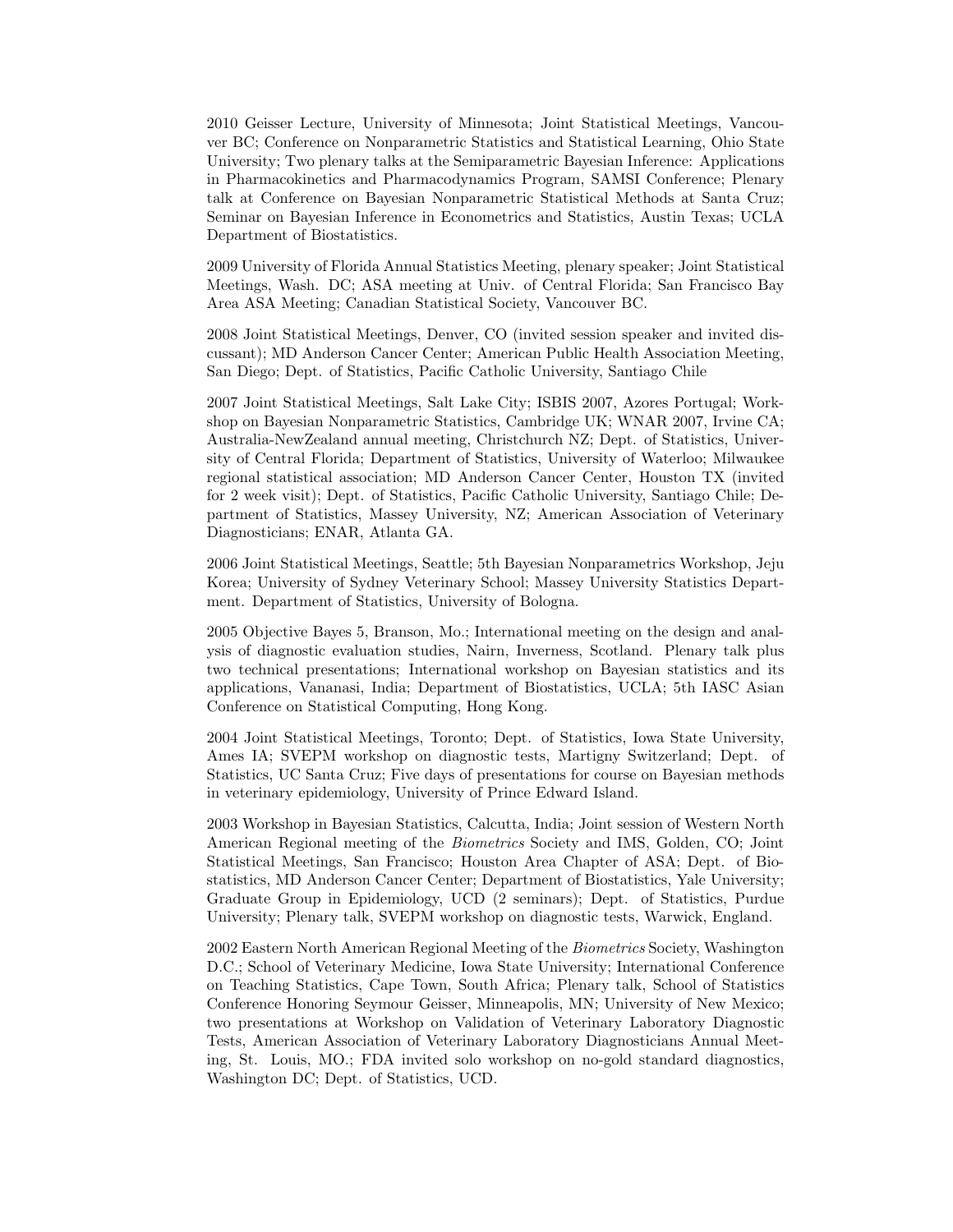2001 Eastern North American Regional Meeting of the Biometrics Society, Charlotte, NC; Department of Statistics, Cal. Poly. SLO; Department of Mathematics and Statistics, Portland State University; Department of Mathematics, Sonoma State University; Plenary Talk, Third International Bayesian Nonparametrics Conference, University of Michigan; Department of Statistics, University of Wyoming; Conference in Nonparametric Statistics Honoring George Roussas, Davis, CA; Western North American Regional Meeting of the Biometrics Society, Vancouver, Canada; International Conference of the Indian Statistical Society, New Delhi India.

2000 Third Meeting of the International Society for Bayesian Analysis, Crete, GR; Department of Biostatistics, UCLA; International Society for Veterinary Epidemiology and Economics Meeting, Breckenridge, CO.

1999 Plenary Talk, Second International Bayesian Nonparametrics Conference, University of Reading, UK; Department of Epidemiology and Biostatistics, University of New Mexico; Department of Biostatistics, UCLA; Department of Mathematics, University of Nevada, Reno; Department of Mathematics and Statistics, University of New Mexico; Western North American Regional Meeting of the Biometrics Society, Seattle, WA.

1998 Invited Session Chair, Valencia 6, Las Fuentes, Spain; Department of Mathematics and Statistics, California State University at Chico.

1997 Western Regional American Region of the Biometrics Society, Park City UT; IN-FORMS Conference, Dallas TX; National Bureau of Economic Research-NSF-Seminar in Bayesian Inference in Econometrics Conference, Columbus, OH; Department of Mathematics and Statistics, California State University at Chico; Department of Statistics, University of Missouri, Columbia; School of Business, University of Wisconsin, Milwaukee; Plenary Speaker, IMA summer Program on "Statistics in the Health Sciences, Week 3 - Diagnosis and Prediction", Minneapolis, MN; Department of Mathematics, University of Missouri, Rolla.

1996 National ASA Meeting, Chicago ILL; Plenary Speaker, Kullback Conference on Information Theory, Washington DC; Plenary Speaker, University of Minnesota School of Statistics Conference, Minneapolis, MN; University of Canterbury, Christchurch NZ.

1980-95 National ASA Meeting, Detroit MI; Rand Corporation; University of Texas at Dallas; Simon Fraser University; City University of New York; Carnegie Mellon University; NBER-NSF-SBIE Conferences at the University of Minnesota, Duke, Cornell, UC Riverside, Rutgers, University of Florida, University of Michigan; Mexico City, St. Louis, University of Missouri, and George Washington University; University of Iowa; Montana State University; California State University at Hayward; George Washington University; Arizona State University; UC Riverside; UC Santa Barbara; University of Wichita; University of New Mexico; U.C. Berkeley; New Zealand Statistical Association, Christchurch; Conference on Forecasting and Prediction, Hsingchu, Taiwan; University of Hong Kong; National ASA Meeting, Orlando FLA; National ASA Meeting, SF CA; Discussant, Second International Society for Bayesian Analysis Meeting, Spain.

# TOPICS TAUGHT IN COURSES:

• Undergraduate All levels of basic applied and theoretical probability and statistics, statistics for Engineers, probability and mathematical statistics for graduate students in econometrics, Bayesian statistics, categorical data analysis, multivariate analysis, regression analysis, analysis of variance.